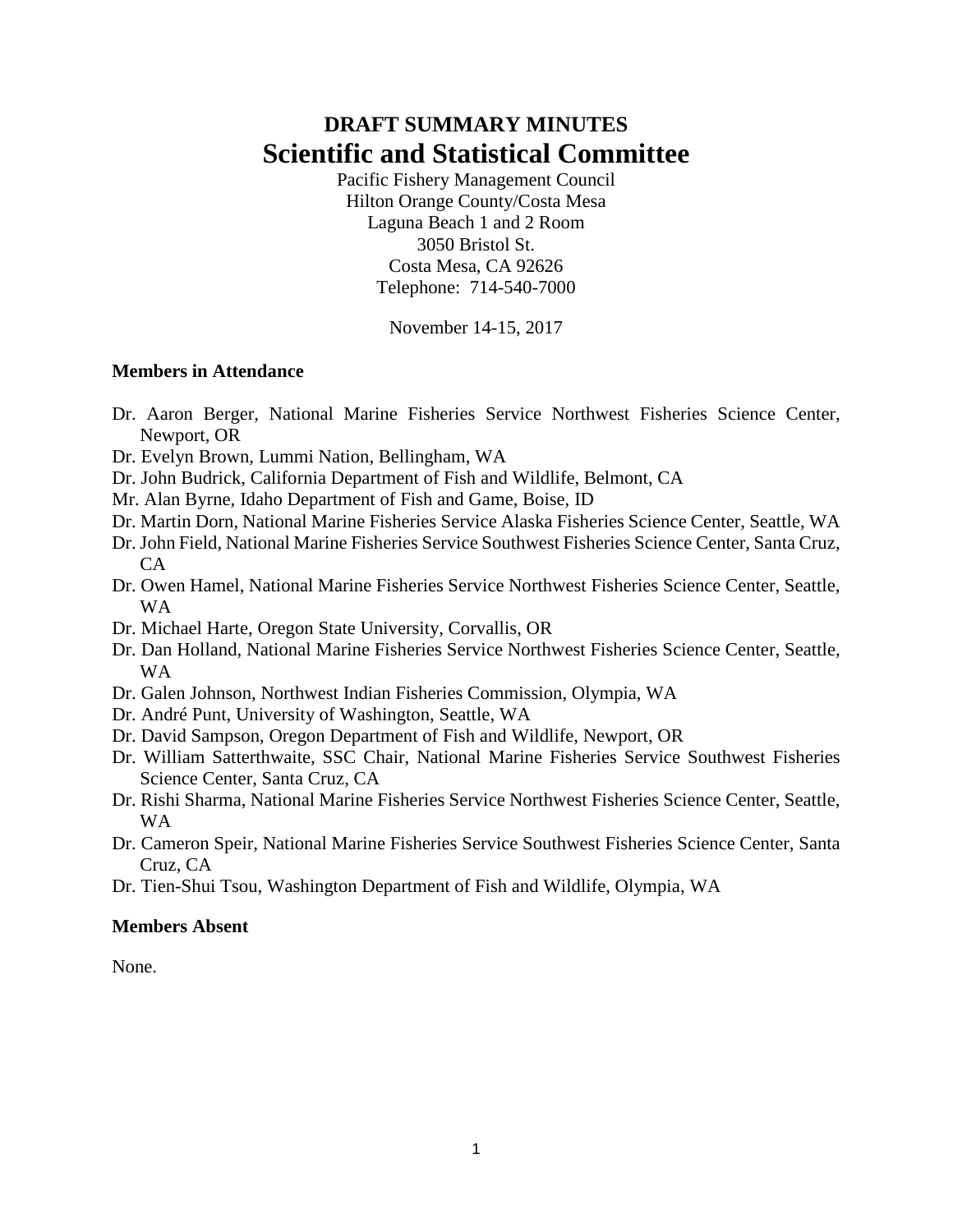| <b>SSC Recusals for the November 2017 Meeting</b> |                  |                                                                                                                                                                                 |  |  |  |
|---------------------------------------------------|------------------|---------------------------------------------------------------------------------------------------------------------------------------------------------------------------------|--|--|--|
| <b>SSC</b> Member                                 | <b>Issue</b>     | <b>Reason</b>                                                                                                                                                                   |  |  |  |
| Dr. John Budrick                                  | Agenda Item F.10 | Dr. Budrick contributed to<br>the proposed nearshore<br>ROV survey in California                                                                                                |  |  |  |
| Dr. John Field                                    | Agenda Item F.10 | Dr. Field is one of the<br>sponsors of a<br>methodology topic<br>(Agenda Item E.3,<br>Attachment 1, September<br>2017) proposed for review                                      |  |  |  |
| Dr. John Field                                    | Agenda Item F.6  | Dr. Field supervised staff<br>who contributed to the<br>DBSRA assessments of<br>Washington cabezon<br>(Attachment 2) and starry<br>flounder (Attachment 3)                      |  |  |  |
| Dr. Owen Hamel                                    | Agenda Item F.4  | Dr. Hamel supervised<br>staff who contributed to<br>the Pacific ocean perch<br>assessment (Attachment<br>1) and the yelloweye<br>rockfish rebuilding<br>analysis (Attachment 2) |  |  |  |
| Dr. Owen Hamel                                    | Agenda Item F.6  | Dr. Hamel supervised<br>staff who contributed to<br>the Washington cabezon<br><b>DBSRA</b> assessment<br>(Attachment 2) and the<br>lingcod assessment<br>(Attachment 4)         |  |  |  |
| Dr. Theresa Tsou                                  | Agenda Item F.6  | Dr. Tsou contributed to<br>the DBSRA assessments<br>of Washington cabezon<br>(Attachment 2), starry<br>flounder (Attachment 3),<br>and lingcod (Attachment<br>4)                |  |  |  |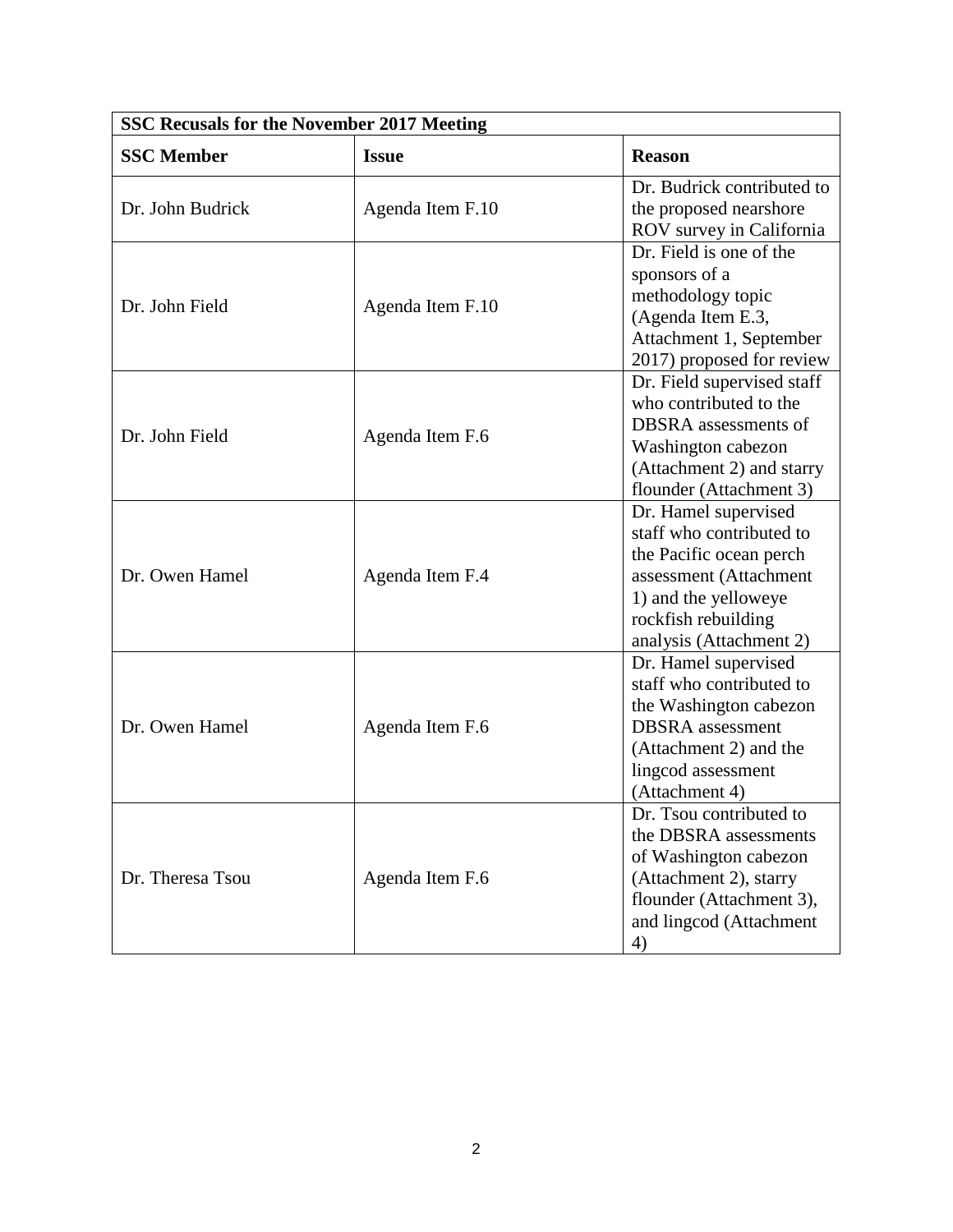## *A. Call to Order-SSC Administrative Matters*

Will Satterthwaite called the meeting to order at 0800. Chuck Tracy thanked Martin Dorn for his 15 years of service on the SSC. He thanked Will and John DeVore for helping to plan the Sixth National Scientific Coordination Subcommittee (SCS6) meeting next January. He explained that we will be planning the March and April Council meeting agendas at this meeting. One upcoming task will be the five-year review of the Fishery Ecosystem Plan next year. The Climate Change initiative has been adopted. The Nature Conservancy has agreed to host a workshop on this initiative. The Sablefish MSE will be reviewed in March. The sardine assessment update will be reviewed next year. The SSC should report on whether that review should be during a face to face meeting or via webinar.

A round of introductions was made before Chuck continued with the tasks associated with this meeting's agenda. Will asked folks attending the SCS6 meeting to stay and plan logistics after the SSC adjourns for the day. The SSC then discussed how they want to review the upcoming sardine assessment next year. The SSC agreed a review via webinar would be acceptable. If issues with the assessment are identified, a follow-up CPS Subcommittee meeting could be scheduled before the April SSC meeting.

Rishi Sharma volunteered to serve on the Salmon, Groundfish, and Highly Migratory Species subcommittees. Meisha Key volunteered to serve on the Groundfish and Coastal Pelagic Species subcommittees. Dan Holland volunteered to chair the Ecosystem Subcommittee.

Aaron Berger mentioned there is a plan to schedule a Center for the Advancement of Population Assessment Methodology (CAPAM) workshop on spatial stock assessments next October. The dates and venue are to be determined.

Dave Sampson briefed the SSC on the Groundfish Subcommittee review of the Jagielo assessment of silvergray rockfish, shortraker rockfish, and California skate under the MSC request. The Groundfish Subcommittee's recommendations were captured in their report from the September 28 mop-up webinar.

Martin Dorn reviewed the Ecosystem Subcommittee report with their recommendations on ecosystem issues to be highlighted in March. After a thorough discussion of the report, the report was endorsed by the SSC. The SSC discussed plans to review the sablefish MSE. If it is available by March, it may take a considerable amount of SSC agenda time to review the MSE.

John DeVore explained that there will be a Recreational Fisheries Information Network (RecFIN) webinar to discuss the APEX bag limit analysis tool. There will also be a webinar to go over the new groundfish harvest specifications database being developed with Council staff and the Pacific States Marine Fisheries Commission. Kerry Griffin explained there will be some EFH analyses to be reviewed in April.

The SSC then went into closed session to discuss credentials of three nominees to Council management teams and advisory bodies.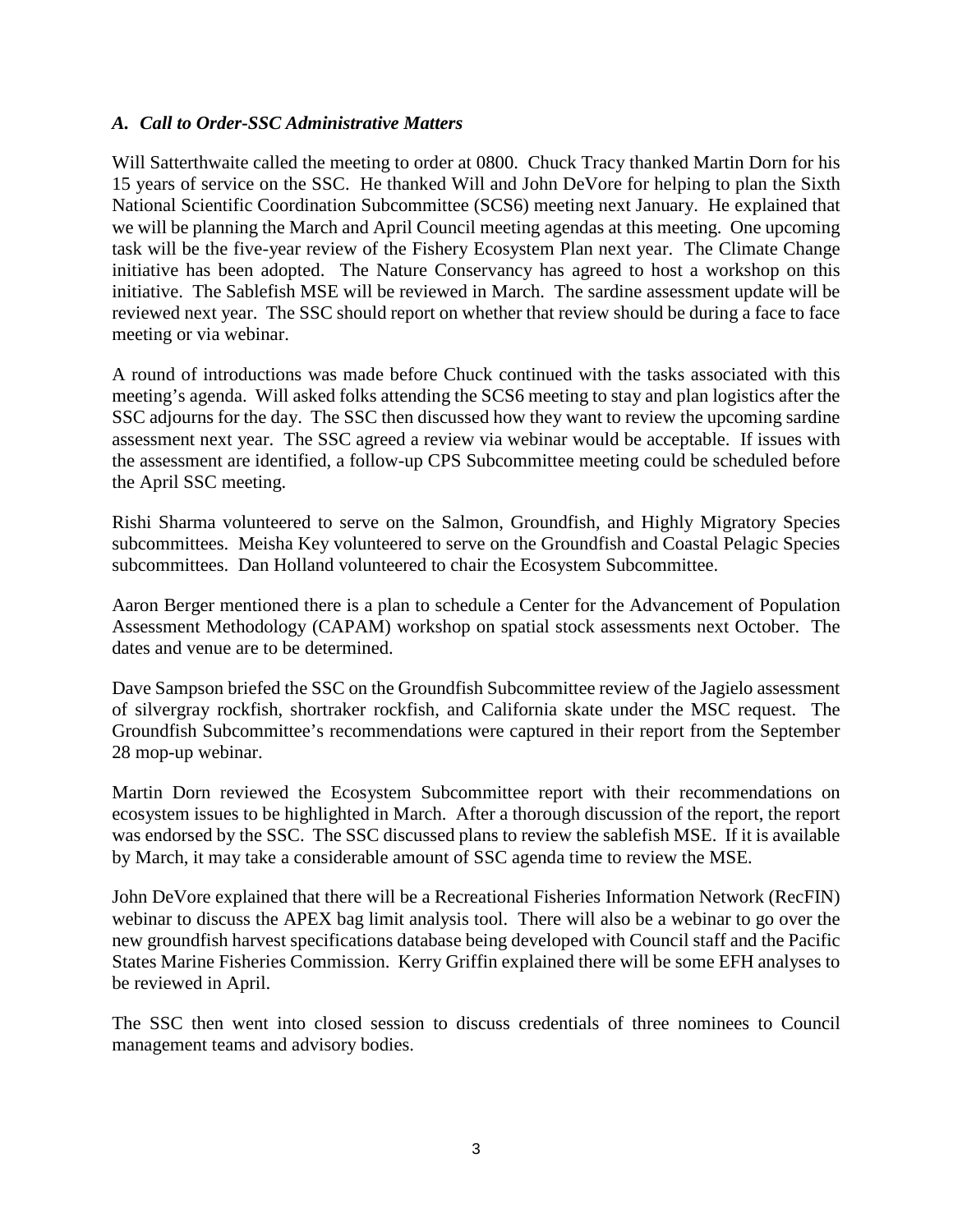## *D. Salmon Management*

2. Methodology Review Final Approval

The Scientific and Statistical Committee (SSC) reviewed a proposal by Oregon Department of Fish and Wildlife (ODFW) to revise the marine survival forecast method used in the Oregon Coastal Natural (OCN) Coho Harvest Matrix [\(Agenda Item D.2, Attachment 1, November 2017\)](http://www.pcouncil.org/wp-content/uploads/2017/10/D2_Att1_OCN_NOV2017BB.pdf). The OCN Coho Harvest Matrix sets allowable exploitation rates based on observed parental returns and forecasted marine survival. An ensemble of models is annually re-fit to OCN smoltto-adult return rates estimated from six life cycle monitoring (LCM) sites throughout Oregon.

Recently, the northern-most LCM site, North Fork Nehalem, was eliminated due to budget reductions. ODFW evaluated the performance for years 2014 to 2017 of three alternatives to handle this change: (1) discontinue re-fitting the models annually and use the most recent fit from now on [fixed option], (2) re-fit the models annually using only the remaining five LCM locations [reduced option], and (3) revert to the method used prior to 2013, the Oregon Production Index (OPI) jack/smolt indicator [OPI option]. Although the fixed option fit the estimated marine survival pattern slightly better than the reduced option, ODFW expressed concern that future changes in the relationship between oceanographic indices and survival may be overlooked if the model is not annually refit. The OPI option had a poor relation to OCN Coho marine survival and resulted in allowable exploitation rates that were biased low.

The SSC agrees that refitting the model each year may make it possible to detect a signal if environmental predictor performance changes, as is common in forecast models. Although the loss of the most northerly site did not seem to lead to a major loss of information at this time, the SSC encourages the use of spatially diverse monitoring sites to represent the OCN Coho salmon. The SSC supports the adoption of the reduced option and recommends reviewing the method periodically.

#### *SSC Notes:*

*All the models badly missed return year 2015, which was an unusual year. Further work could look at whether anything could be done to predict such a low year (or a high year like 2014), and whether such years may over-influence the forecasts.* 

*The loss of the northern-most site is a potential concern, but the decision to fund the North Fork Nehalem LCM is not the purview of the Council. However if there is an indication of north-south differences in the future, that could warrant further consideration.*

*The reduced option marine survival was highly correlated to that of the current method, suggesting that the reduced option is not biased. The fixed option and the reduced option resulted in the same allowable exploitation rates from the OCN Coho Harvest Matrix as the current method. The SSC agrees with the ODFW conclusion that the predictive ability of the OPI option is inferior to the other options.* 

*Usually the Model Evaluation Workgroup participates in the Salmon Methodology Review, but they did not provide feedback this year.*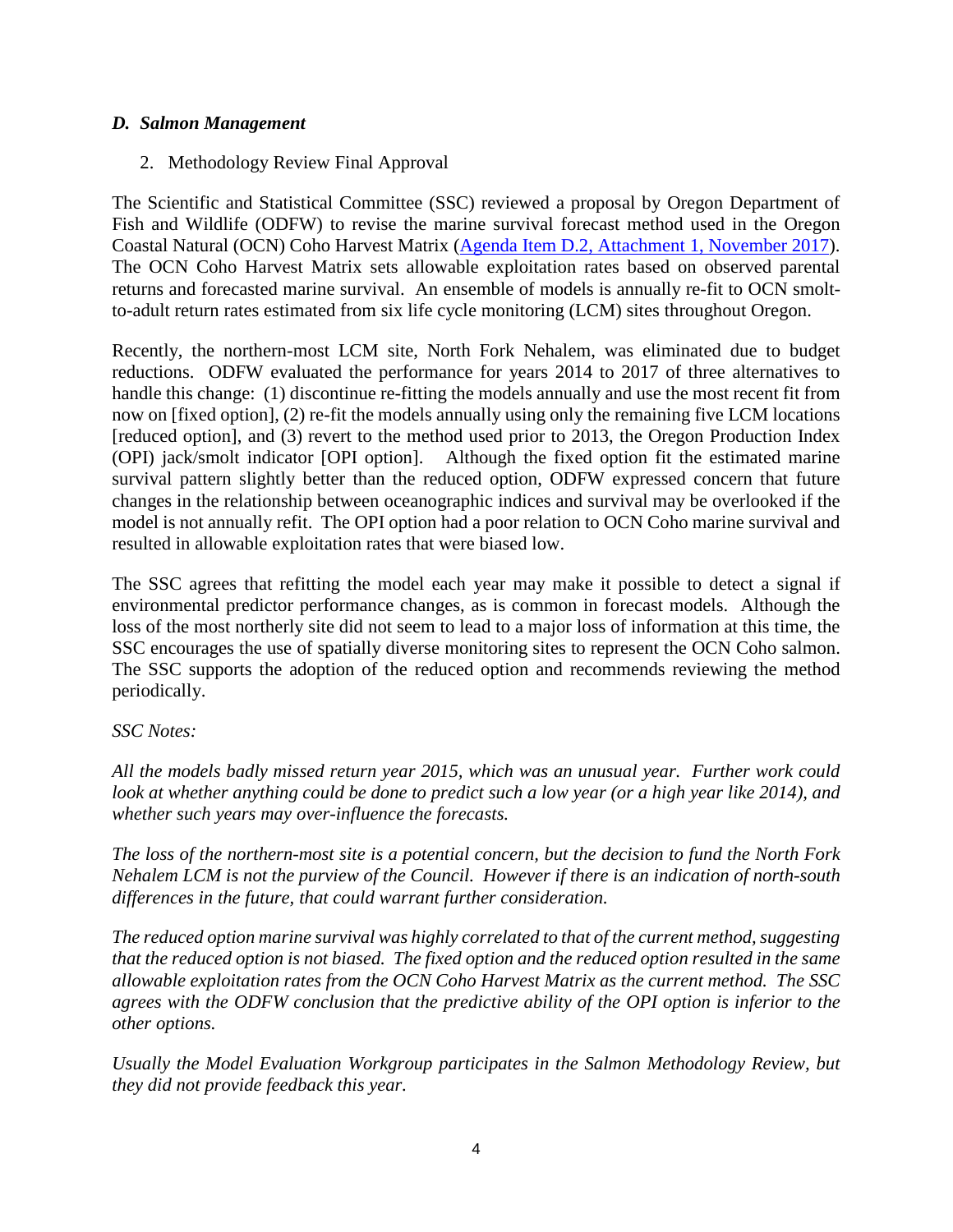# *C. Coastal Pelagic Species Management*

2. 2018 Exempted Fishing Permits (EFPs) Notice of Intent

The Scientific and Statistical Committee (SSC) reviewed two exempted fishing permit (EFP) proposals for coastal pelagic species (CPS). Ms. Diane Pleschner-Steele presented the proposal for aerial survey work in Southern California submitted by the California Wetfish Producers Association (CWPA) [\(Agenda Item C.2, Attachment 1, November 2017\)](http://www.pcouncil.org/wp-content/uploads/2017/10/C2_Att_1_CWPA_Proposal_Nov2017BB.pdf) and Mr. Mike Okoniewski briefed the SSC on the proposal submitted by the West Coast Pelagic Conservation Group [\(Agenda Item C.2, Attachment 2, November 2017\)](http://www.pcouncil.org/wp-content/uploads/2017/10/C2_Att_2_WCP_EFP_Proposal_FullDoc_E-Only_Nov2017BB.pdf).

The SSC supports the two EFPs moving forward if additional methodological details are included. Each proposal needs to provide a clear description of the sampling design and how it will achieve its objectives. The SSC posed numerous questions on issues that were not addressed in the proposals (e.g., how will the schools being sampled be chosen?) and passed on detailed suggestions to the applicants. The SSC is also concerned whether the proposed catch amounts, and associated sample sizes, are appropriate to accurately characterize the biomass, age-structure, and sizestructure, as well as the variance associated with each. The rationale behind the amount requested should be provided.

The EFP proposal from 2010 [\(Agenda Item F.1.a., Attachment 1, April 2010\)](https://www.pcouncil.org/wp-content/uploads/F1a_ATT1_APP_EFP_APRIL_2010_BB.pdf) can provide guidance in addressing many of the recommendations brought up during our discussion.

## *SSC Notes:*

*California Wetfish Producers Association [\(Agenda Item C.2, Attachment 1, November 2017\)](http://www.pcouncil.org/wp-content/uploads/2017/10/C2_Att_1_CWPA_Proposal_Nov2017BB.pdf)*

• *The EFP provided an example of point set distribution from 2010 and this needs to be updated.*

*How will they ensure a sufficient range of school sizes is covered? Age-structures?*

- *How is the pilot going to choose which schools to sample?*
- *How will species comps. be validated from the air in point sets?*
- *How much of the biomass (%) is expected to be in extreme nearshore areas (<5 fm) those waters too shallow to sample? Inshore biomass is a key uncertainty.*
- *Independence – how will the two observers/spotters be kept independent?*

*West Coast Pelagic Conservation Group [\(Agenda Item C.2, Attachment 2, November 2017\)](http://www.pcouncil.org/wp-content/uploads/2017/10/C2_Att_2_WCP_EFP_Proposal_FullDoc_E-Only_Nov2017BB.pdf)*

- *Provide some information from last year (e.g., sample sizes, etc.)*
- *What would the protocol be to gather a random sample dip-netting?*
- *What's the plan for next steps or the end goal… to complement ATM survey? For stock assessments? What are the plans down the road for this comparison work?*
- 3. Methodology Review Preliminary Topic Selection

This item was cancelled since no proposals were submitted.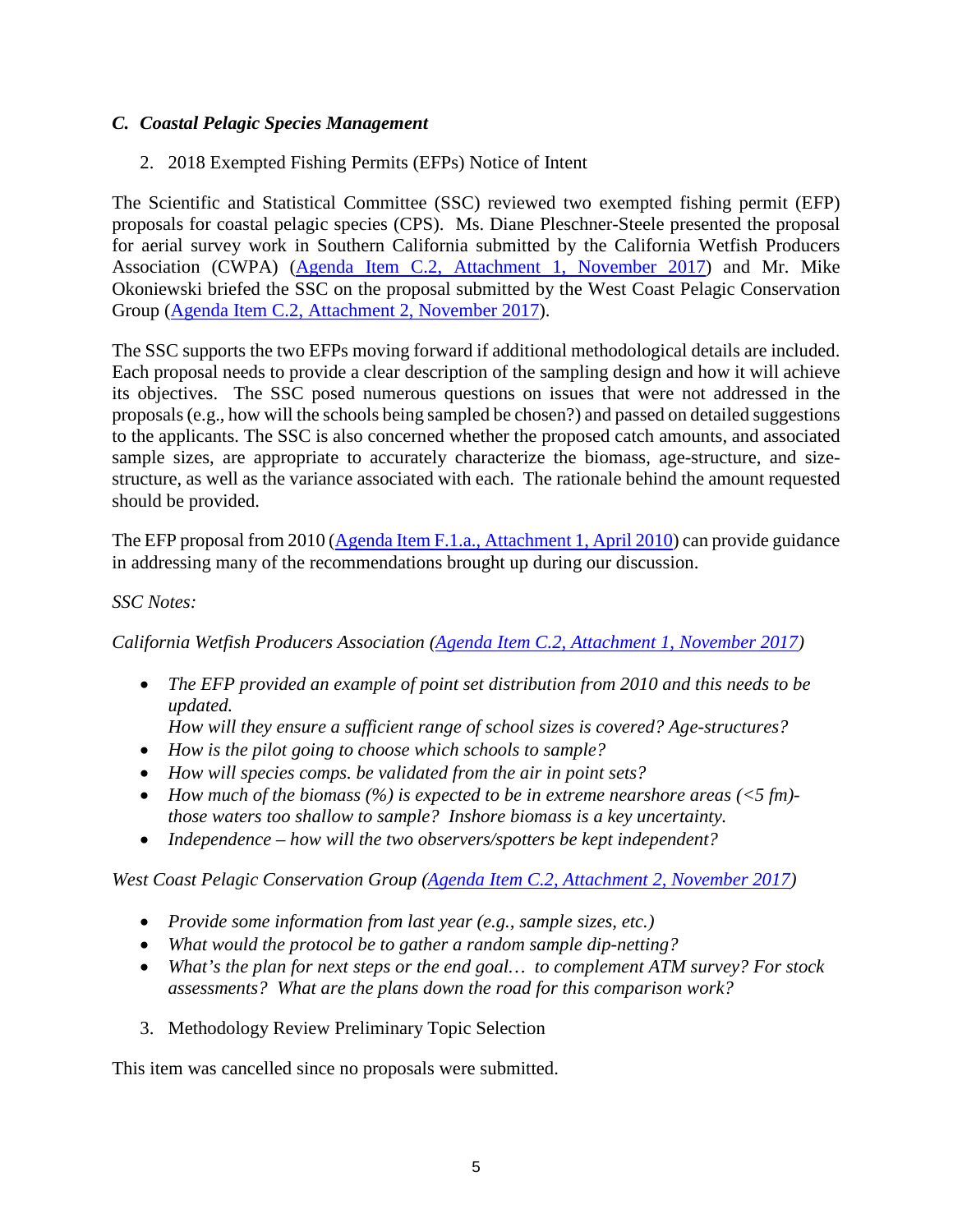## *F. Groundfish Management*

4. Final Stock Assessments and Rebuilding Analyses

The Scientific and Statistical Committee (SSC) Groundfish Subcommittee (GFSC) met via Webinar on September 28 to review the additional model runs for Pacific ocean perch requested by the SSC at its September 2017 meeting. The SSC also reviewed the updated rebuilding analysis for yelloweye rockfish. Dr. David Sampson presented the report of the GFSC to the SSC.

## **Pacific Ocean Perch**

The SSC requested additional model runs because there was inadequate rationale for removing the Triennial survey index from the assessment. Two runs bound the range of models investigated: (a) the post-Stock Assessment Review (STAR) model; and (b) the post-STAR model with steepness estimated and including the Triennial survey as a single time series. Both models result in outputs that were judged to be implausible. The SSC concluded that the available data are insufficient to estimate steepness. It is usual in this situation to base the assessment on the mean of the prior for steepness, but this value leads to an unrealistically low estimate of survey catchability. The SSC endorsed the GFSC-recommended base model, which involves setting steepness equal to 0.5 [\(Agenda Item F.4, Attachment 1, November 2017\)](http://www.pcouncil.org/wp-content/uploads/2017/10/F4_Att1_Full_E-only_PacificOceanPerch2017_Assessment_NOV2017BB.pdf) as best available science regarding the current status and productivity of Pacific ocean perch. The stock is assessed to be rebuilt to above the *B*<sub>MSY</sub> target, with a 2017 estimated depletion of 77 percent.

Given the considerable uncertainty associated with the assessment, the SSC recommends that the next assessment be a full assessment. In addition, the analysts for the next assessment should reconsider the Triennial survey.

The SSC recommends that the Pacific ocean perch assessment be assigned to Category 2 owing to the extreme sensitively of the model outputs to changes to the specifications of the model (i.e., Category 2d).

#### **Yelloweye Rockfish Rebuilding Analysis**

The SSC reviewed and endorsed the revised Yelloweye Rockfish rebuilding analysis [\(Agenda Item](http://www.pcouncil.org/wp-content/uploads/2017/10/F4_Att2_2017_yelloweye_rebuilding_final_NOV2017BB.pdf)  [F.4, Attachment 2, November 2017\)](http://www.pcouncil.org/wp-content/uploads/2017/10/F4_Att2_2017_yelloweye_rebuilding_final_NOV2017BB.pdf), which followed the [Terms of Reference for Groundfish](http://www.pcouncil.org/wp-content/uploads/2017/01/GF_Rebuild_ToR_2017-18.pdf)  [Rebuilding Analyses.](http://www.pcouncil.org/wp-content/uploads/2017/01/GF_Rebuild_ToR_2017-18.pdf)

The probability of rebuilding changes from 0 to 100 percent over a single year (2027). This is an unexpected result, but for yelloweye this occurs because a sequence of good year classes spawned from 2007 to 2011 will join the spawning population starting around 2020 such that the projected spawning biomass will exceed the target biomass by 2027. The results of the rebuilding analysis do not depend strongly on forecasted recruitment. The rapid change in rebuilding probability is a consequence of this rebuilding analysis not accounting for uncertainty about starting biomass and age-structure, which is acceptable under the Terms of Reference for Groundfish Rebuilding Analyses.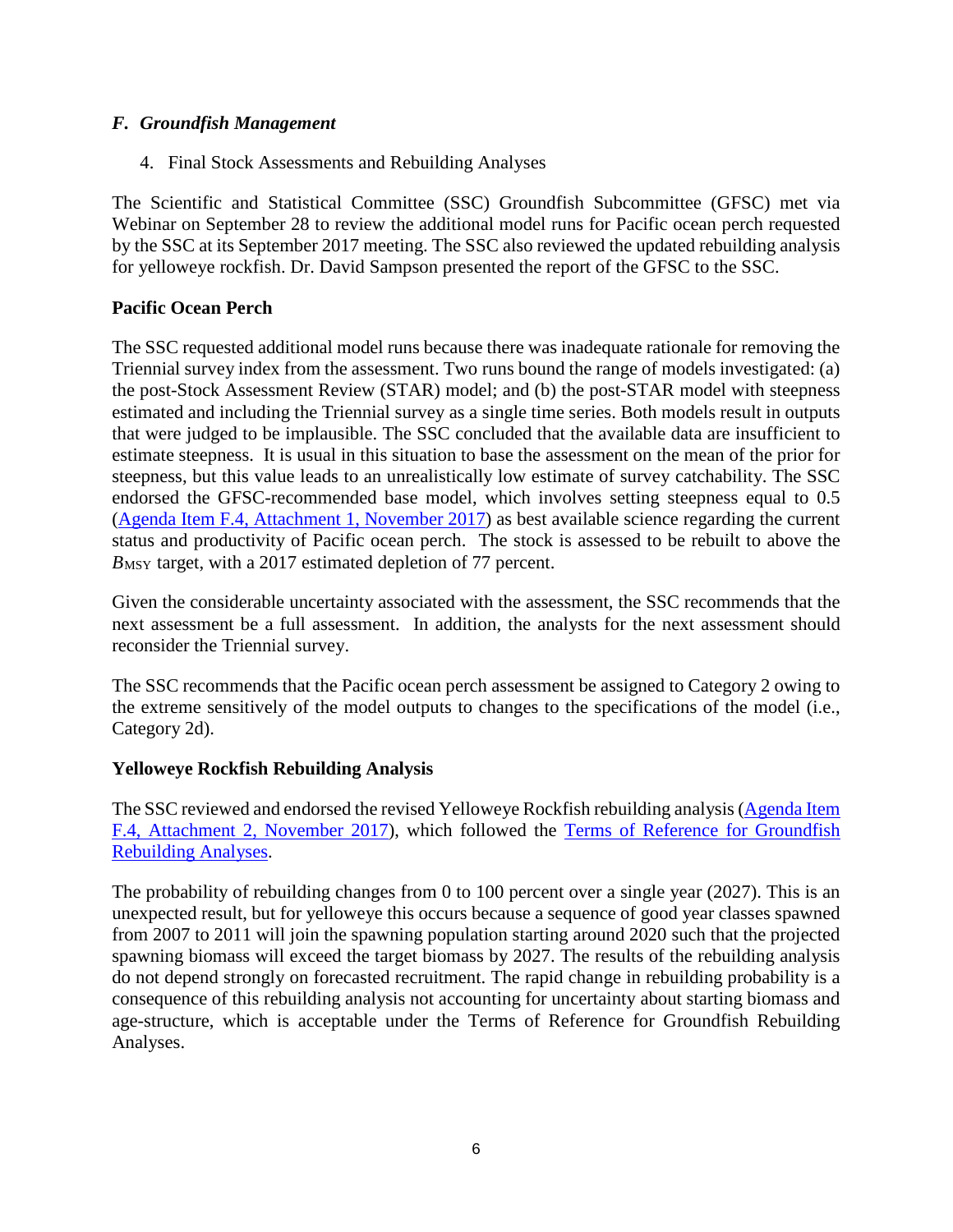The SSC evaluated progress to rebuilding. Catches have been less than annual catch limits, and the stock is rebuilding faster than anticipated from the previous rebuilding analysis. The SSC concluded that rebuilding progress has been adequate.

*T*<sub>MAX</sub> is the maximum rebuilding time allowable under the Magnuson-Stevens Act. It is computed as the sum of mean generation time and the time to rebuild in the absence of removals after the stock was declared overfished. *T*<sub>MAX</sub> is reduced from its 2011 value of 2083 to 2070, given the changes to the results from the assessment.  $T_{MAX}$  cannot be earlier than  $T_{TARGE}$ , the target year for rebuilding. However, this is now the case because  $T_{\text{TARGE}}$  is currently 2074.  $T_{\text{TARGE}}$  will consequently need to be reduced. The choice of  $T_{\text{TARGE}}$  is a policy matter, but the SSC notes that Management Strategy Evaluation analyses have shown that fishery stability is enhanced if the probability of rebuilding by  $T_{\text{TARGE}}$  exceeds 50 percent.

# **Marine Stewardship Council and the Limited Entry Bottom Trawl Fishery**

The SSC received a report from the GFSC summarizing the review of a report from Mr. Tom Jagielo that describes whether data collected on silvergray rockfish, shortraker rockfish, and California skate are sufficient to estimate outcome status with respect to biologically-based limits. The SSC endorses the GFSC conclusion that all three populations appear to be in a healthy state at the center of their geographic distributions.

# *SSC Notes:*

# *Pacific Ocean Perch*

- *The decision table from the post-STAR model involved finding the 12.5% and 87.5% quantiles for ending spawning output and selecting values for M that corresponded to those choices for ending spawning output. This approach was used again.*
- *Basing the decision table on the two models considered by the GFSC would not be appropriate because those models would not have half the probability as the recommended base model.*
- *The Pacific Ocean Perch assessment should not be included in the next steepness metaanalysis as it is a category 2 stock.*
- *There is good evidence that the 2008 recruitment is strong compared to other recruitments in recent years.*

# *Yelloweye Rebuilding Analysis*

- *The value for current (2017) eggs in Table 2 of the rebuilding analysis is incorrect (appears to be double the correct value).*
- *Delete the*  $T_{F=0}$  *(beginning in 2017) row of Table 2.*
- *There is no evidence from model diagnostics that setting steepness to the mean of the prior (0.718) leads to implausible results, unlike the case for Pacific Ocean Perch.*

*Issues related to TOR for Groundfish Rebuilding Analyses*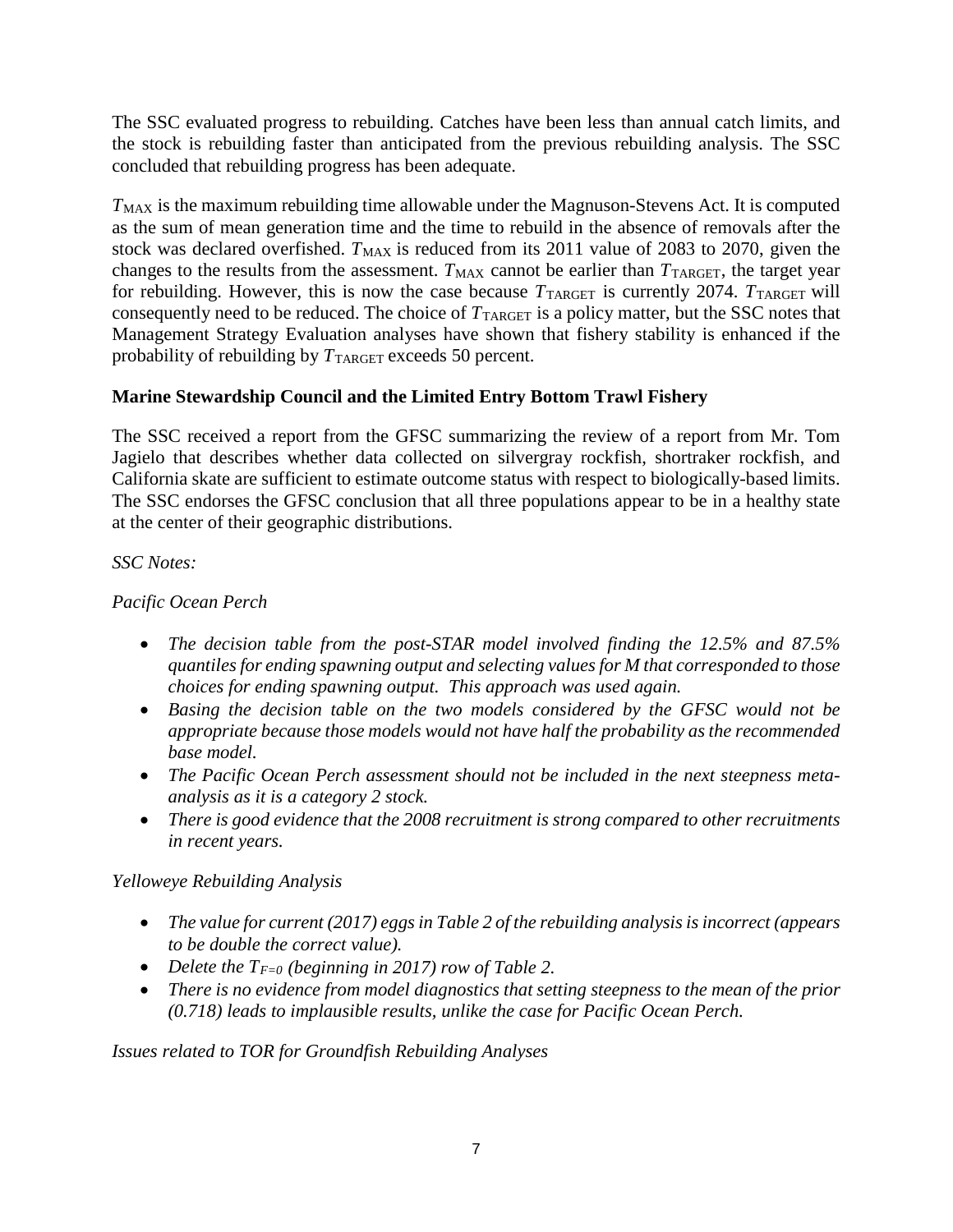- *Analysts should consider allowing for parameter uncertainty when conducting the forecasts on which rebuilding analyses are based, but this could be computationally intensive (e.g., due to the need to conduct Bayesian analyses).*
- *Analysts should provide explanations in rebuilding analysis reports when the results appear surprising given previous rebuilding analyses (e.g., the knife-edged increase in rebuilding probabilities).*
- 6. Biennial Harvest Specifications for 2019-2020

## **Overfishing Limit (OFL) Determinations for the 2019-2020 Harvest Specifications**

At the September 2017 meeting, the Scientific and Statistical Committee (SSC) evaluated, and the Council adopted, OFLs for most stock and area combinations [\(Agenda Item F.6, Attachment 1,](http://www.pcouncil.org/wp-content/uploads/2017/10/F6_Att1_2019-20HarvestSpex_NOV2017BB.pdf)  [November 2017\)](http://www.pcouncil.org/wp-content/uploads/2017/10/F6_Att1_2019-20HarvestSpex_NOV2017BB.pdf). However, OFL values were not yet available for several stocks, as those values depended on the outcome of additional analyses that were subsequently reviewed at the SSC Groundfish Subcommittee (GFSC) September 2017 webinar. The recommended OFLs for those stocks are reported here.

For lingcod, the stock assessment team (STAT) provided a revised set of 2020 OFLs for the southern (California) model (Table 1 in [Agenda Item F.6, Attachment 4, November 2017\)](http://www.pcouncil.org/wp-content/uploads/2017/10/F6_Att4_ExecSummary_2017Lingcod_Assessment_NOV2017BB.pdf) to address technical issues that arose during the September meeting. The final 2020 OFLs also depend on Council decisions regarding the alternative treatments for uncertainty in the southern (California) lingcod assessment, specifically whether the acceptable biological catch (ABC) is based on the default P\* (probability of overfishing) harvest control rule value of 0.40 (leading to an ABC of 91.3% of the OFL), or a revised  $P^*$  of 0.45 (leading to an ABC of 95.6% of the OFL). With a southern assessment P\* of 0.40 (corresponding to the values reported in Table 1) to determine 2019 removals, the 2020 OFL for the southern assessment is 1,136 metric tons (mt) and the subsequent 2020 OFLs for the northern and southern management areas (north and south of  $40^{\circ}10'$ ) are 4,701 and 894 mt, respectively. With a southern assessment P<sup>\*</sup> of 0.45, the southern assessment OFL is 1,129 mt, and the 2020 OFLs are 4,699 and 888 for the northern and southern management areas, respectively. In both cases, the northern assessment model  $P^*$  was maintained at 0.45.

For Pacific ocean perch (POP), the SSC recommends adoption of the revised OFLs reported in the most recent revised assessment for 2019 and 2020 of 4,753 and 4,632 mt, respectively. The 2020 OFL assumes 2019 ABC removals of 4,340 mt. The 2019-2020 management specifications include a change for POP in that there is now a coastwide OFL for this stock, without explicit OFL designations north and south of 40º 10' (the southern OFL was previously a contribution to the southern slope rockfish complex).

For starry flounder, a data poor assessment using Depletion-Based Stock Reduction Analysis ([DB-SRA], [Agenda Item F.6, Attachment 3, November 2017\)](http://www.pcouncil.org/wp-content/uploads/2017/10/F6_Att3_Starry_Flounder_DB-SRA_2017_CA-OR-WA-final_NOV2017BB.pdf) was reviewed at the September GFSC webinar and recommended for adoption. The recommended coastwide OFL for starry flounder is 652 mt for both 2019 and 2020.

For cabezon off Washington, a data poor assessment using DB-SRA [\(Agenda Item F.6,](http://www.pcouncil.org/wp-content/uploads/2017/10/F6_Att2_WA_Cab_DBSRA_NOV2017BB.pdf)  [Attachment 2, November 2017\)](http://www.pcouncil.org/wp-content/uploads/2017/10/F6_Att2_WA_Cab_DBSRA_NOV2017BB.pdf) was reviewed and recommended for adoption by the SSC. The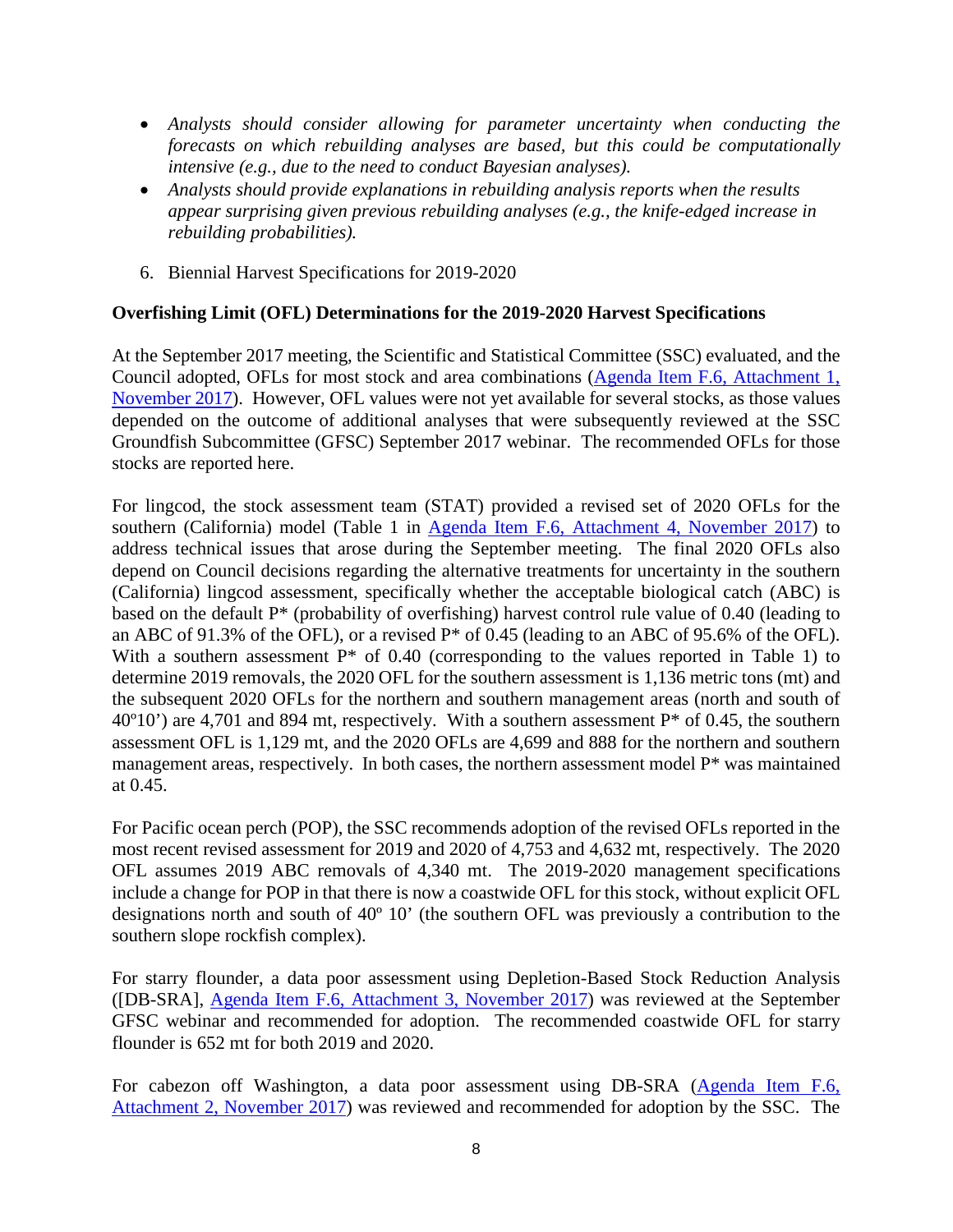recommended 2019 and 2020 OFLs are 5.5 and 5.4 mt, respectively. These would lead to "Other Fish" OFLs of 480 and 465 mt for 2019 and 2020, respectively.

For yelloweye rockfish, the rebuilding analysis [\(Agenda Item F.4, Attachment 2, November 2017\)](http://www.pcouncil.org/wp-content/uploads/2017/10/F4_Att2_2017_yelloweye_rebuilding_final_NOV2017BB.pdf) was reviewed and recommended for adoption by the SSC. Based on this analysis, and the assumption of 65% annual catch limit (ACL) attainment in 2017 and 2018, the 2019 OFL is 81.2 mt. The 2020 OFL depends on the ACL adopted for 2019. Assuming the default rebuilding spawning potential ratio of 76% is used to inform the 2019 ACL, the 2020 OFL is 83.9 mt. (based on the assumption of full 2019 ACL attainment).

## **Stock Assessment Category Designations and Sigma Values for the 2019-2020 Harvest Specifications**

The category designations in Table 1 [\(Agenda Item F.6, Attachment 1, November 2017\)](http://www.pcouncil.org/wp-content/uploads/2017/10/F6_Att1_2019-20HarvestSpex_NOV2017BB.pdf) have been confirmed by the SSC as consistent with the approach used to determine OFLs, with the exception that POP should have been reported as a category 2 stock, not a category 1 (the OFL values are correct for a category 2 designation).

The SSC notes that the OFLs endorsed here can be used as stand-alone OFLs or as contributions to stock complexes, including those currently under consideration for this management cycle (Table 6 in [Agenda Item F.6, Attachment 1;](http://www.pcouncil.org/wp-content/uploads/2017/10/F6_Att1_2019-20HarvestSpex_NOV2017BB.pdf) [Agenda Item F.6.a, WDFW Report 1;](http://www.pcouncil.org/wp-content/uploads/2017/10/F6a_WDFW_Rpt1_19-20HarvestSpecifications_NOV2017BB.pdf) [Agenda Item](http://www.pcouncil.org/wp-content/uploads/2017/10/F6a_GMT_Rpt1_NOV2017BB.pdf)  [F.6.a, GMT Report 1,](http://www.pcouncil.org/wp-content/uploads/2017/10/F6a_GMT_Rpt1_NOV2017BB.pdf) November 2017).

The SSC would like to thank the assessment teams for the high quality of additional analyses that were conducted in time to inform final stock status and OFL determinations for the 2019-2020 management cycle.

#### *SSC Notes:*

*For lingcod, the SSC should verify that the correct ACL and ABC values for 2026 are reported before the final document is posted to the website. Note that the term "default harvest control rule value" in the statement refers to the fact that under Amendment 24 the P\* from the previous biennial management cycle is defined as the "default" for the ABC harvest control rule.* 

*With respect to yelloweye rockfish, the SSC discussed the approach of assuming 65% ACL removals for current management cycle to inform 2019 and 2020 OFLs, noting that this is a fairly aggressive strategy of giving credit for non-full attainment and should be tracked closely by SSC to confirm that the basis for making this assumption (e.g., that this is a consequence of fishing practices, not lack of availability of the stock) is met.* 

*For Pacific Ocean perch, the change to a coastwide OFL is justified given that the southern OFL was formerly a contribution of 0 metric tons to the southern slope rockfish complex, due to the extremely low historical contributions of POP to this complex south of 40°10' N lat.* 

*For cabezon off of Washington State, OFL values based on the DB-SRA were not provided past 2020. Consequently, this stock will have to be revisited in the next management cycle with respect*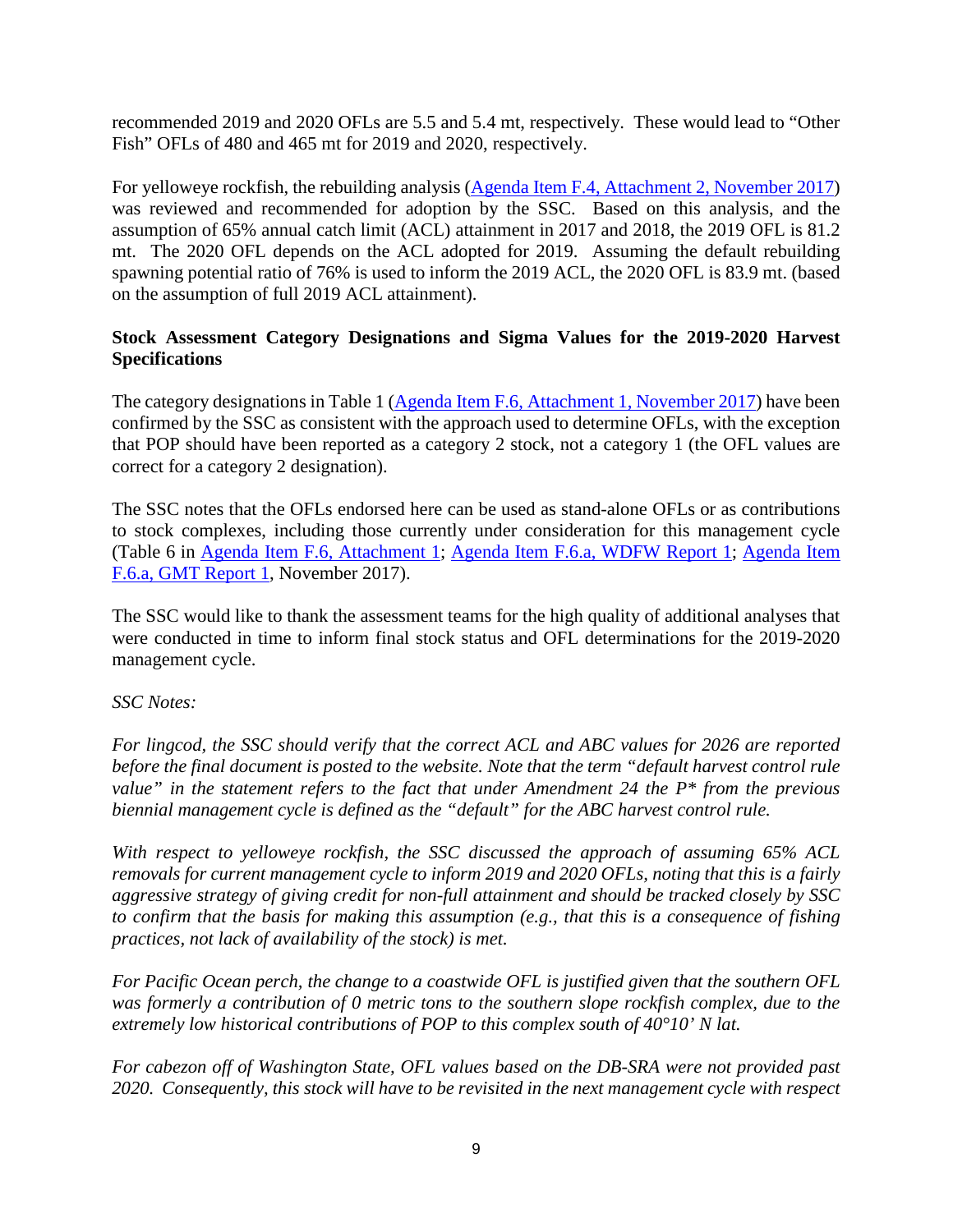*to OFL value determination, as the values for this management cycle cannot be "rolled over." This is not the case for starry flounder, as the equilibrium MSY value is used for the OFL. In the future, a comprehensive strategy for providing OFLs over a longer time period for data-limited stocks should be developed.* 

*For starry flounder, the notes in Agenda Item F.6, Table 1 for starry flounder include the wrong value (value prior to a correction made by the STAT to the final document) for the southern (California) model of 370 mt. The correct value is 354 mt.*

10. Off-Year Science and Stock Assessment Methodology Review Final Topic Selection

The Scientific and Statistical Committee (SSC) reviewed the proposals by the California Department of Fish and Wildlife (CDFW) [\(Agenda Item F.10.a, CDFW Report 1, November 2017\)](http://www.pcouncil.org/wp-content/uploads/2017/10/F10a_CDFW_Rpt1_ROV_Research_Proposal_Final_NOV2017BB.pdf) and the Oregon Department of Fish and Wildlife (ODFW) [\(Agenda Item F.10.a, ODFW Report 1,](http://www.pcouncil.org/wp-content/uploads/2017/10/F10a_ODFW_Rpt1_stock_assmt_method_review_NOV2017BB.pdf)  [November 2017\)](http://www.pcouncil.org/wp-content/uploads/2017/10/F10a_ODFW_Rpt1_stock_assmt_method_review_NOV2017BB.pdf) for methodology reviews of their remotely operated vehicle (ROV) video transect survey data collection programs and proposed approaches for incorporating the information into assessments of nearshore groundfish stocks. Dr. John Budrick (CDFW) was available to discuss the CDFW proposal and Mr. Patrick Mirick (ODFW) was available to discuss the ODFW proposal. The SSC also reviewed the report by the Northwest Fisheries Science Center (NWFSC) [\(Agenda Item F.10.a, NMFS NWFSC Report 1, November 2017\)](http://www.pcouncil.org/wp-content/uploads/2017/10/F10a_NMFS_NWFSC_Rpt1_Off-year_for_Council-final_NOV2017BB.pdf) and received a presentation by Dr. James Hastie (NWFSC) on the NWFSC prioritized list of groundfish research activities planned for 2018.

Under the Council's Operating Procedures, methodology reviews are needed for new methods that will be used in upcoming stock assessments; typically the review panels include external experts. Methodology reviews require specific terms of reference, developed in consultation with the proponents of the methodology, to focus the review process. In contrast, off-year science workshops provide opportunities for wider ranging discussions of topics relevant to the Council's assessment and management process. Workshops may result in new methods or new data sources that require a subsequent review to approve their application in the Council process. Routine or small adjustments to stock assessment methods or data or topics not requiring external reviewers may be reviewed by the SSC in consultation with the Council's advisory bodies.

The SSC offers the following observations and recommendations regarding the nine topics identified in the [Situation Summary](http://www.pcouncil.org/wp-content/uploads/2017/10/F10__SitSum_OffYrScienceMethodsReviews_NOV2017BB.pdf) for possible off-year science workshops and stock assessment methodology reviews.

# **Off-Year Science Workshops**

The SSC anticipates that the following two workshops could lead to improvements in the Council process for groundfish stock assessments and management.

*Review of the Data-Limited Methods Toolkit for use in groundfish stock assessments*. The first workshop is closely related to this Situation Summary item. The workshop goal is to broaden the suite of stock assessment methods applicable to stocks with limited data (e.g., by including compositional data). The workshop would identify methods in the Data-Limited Methods Toolkit that would be relevant and acceptable in the Council process and those that would not. Methods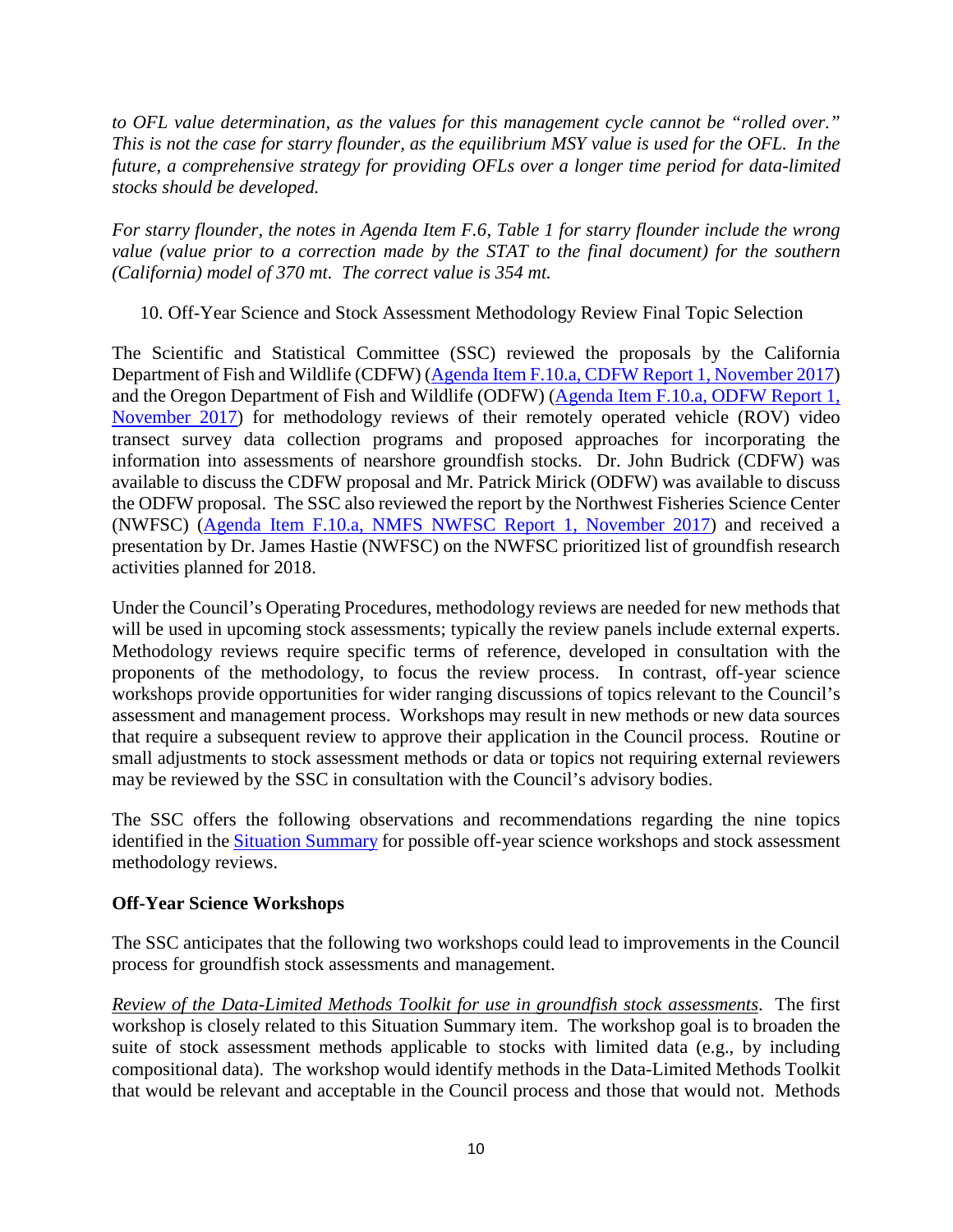beyond those in the Toolkit would be also considered. This workshop could probably be scheduled for the spring of 2018 and is the SSC's highest priority topic for an off-year science workshop. It would benefit from the participation of invited experts.

*Follow-up workshop on historical catch reconstruction*. The second workshop is related to this Situation Summary item. However, the scope would likely be limited to producing a catch reconstruction for skates, in keeping with the NWFSC's interest in this topic (NWFSC Item 9).

The skate catch reconstruction will require the development of estimates of both landed and discarded catch. Other species could be reviewed at this workshop if new reconstructions are available. The workshop, which could be scheduled for the fall of 2018, would not require the expertise of outside reviewers.

# **Methodology Reviews**

Three items from the Situation Summary list would be suitable for formal Methodology Reviews during 2018.

*Improve catch estimation methods in sparsely sampled mixed stock fisheries*. Work by the Southwest Fisheries Science Center on the Bayesian statistical approach associated with this topic was presented previously to the SSC Groundfish Subcommittee [\(Agenda Item I.2, Attachment 1,](http://www.pcouncil.org/wp-content/uploads/2017/02/I2_Att1_Catch_Reconstruction_Workshop_Report_Mar2017BB.pdf)  [March 2017\)](http://www.pcouncil.org/wp-content/uploads/2017/02/I2_Att1_Catch_Reconstruction_Workshop_Report_Mar2017BB.pdf). If the approach is approved, it would likely lead to the eventual replacement of the current ad hoc system of borrowing sample data to partition mixed-species landings (e.g., rockfish) to the species level. The SSC was informed that a demonstration application of the methodology could be ready for a formal review during February or March 2018. The SSC views this as its highest priority groundfish methodology topic for 2018.

*Proposed remotely operated vehicle (ROV) survey of nearshore stocks, California & Oregon*. The SSC recommends a second methodology review during 2018 of the CDFW and ODFW programs for collecting video transect survey data, which were developed independently but use similar approaches. A specific focus of the workshop will be how the data can be used to inform stock assessments. This second Methodology Review could probably take place during the fall.

# **SSC Groundfish Subcommittee Activities**

*Best practices for modeling conditional age-at-length data*. Although this item was listed in the Situation Summary as a workshop, the SSC recommends that this activity be addressed by the SSC's Groundfish Subcommittee (GFSC) at a GFSC meeting or webinar late in 2018 or early in 2019 to revise the Accepted Practices Guidelines. Other potential revisions to the Guidelines include approaches for developing representative compositional data (NWFSC Item 22) and items that may be identified at the upcoming GFSC webinar scheduled for December 1.

The GFSC will need to conduct a review of the two research activities currently underway for the characterization and propagation of stock assessment uncertainty (sigma) for use in acceptable biological catch (ABC) calculations [\(Agenda Item E.2.a, Supplemental SSC Report 1, September](http://www.pcouncil.org/wp-content/uploads/2017/09/E2a_Sup_SSC_Rpt1_SEPT2017BB.pdf)  [2017\)](http://www.pcouncil.org/wp-content/uploads/2017/09/E2a_Sup_SSC_Rpt1_SEPT2017BB.pdf). Results based on these two research activities, which will primarily be used by the SSC, will not require a full methodology review. However, they will require approval by the SSC and Council.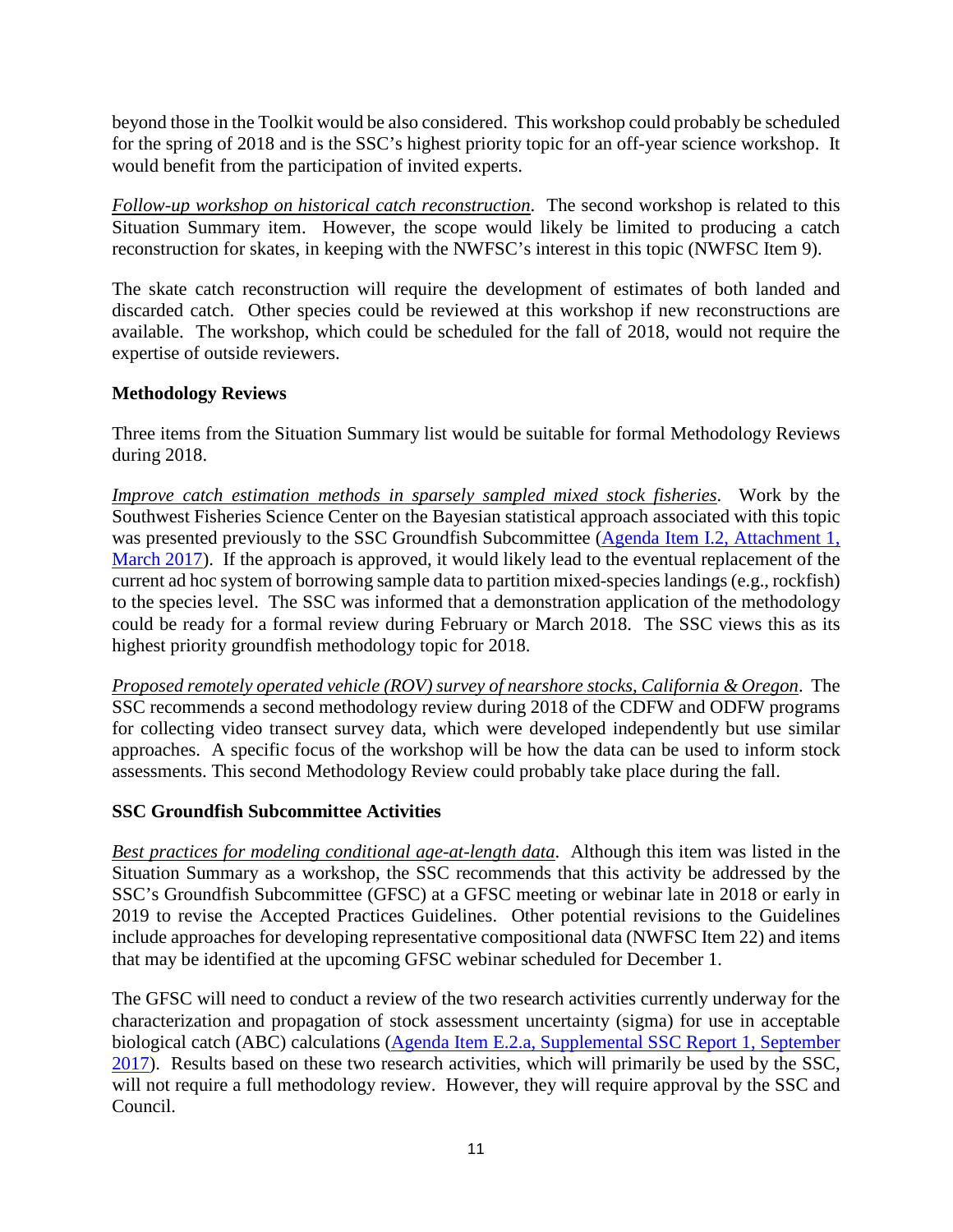## **Remaining Situation Summary Topics**

- *Workshop on transboundary issues in groundfish stock assessments*. Dr. Hastie indicated that Canadian data had been assembled during the 2017 assessment cycle for yelloweye rockfish, yellowtail rockfish, and Pacific ocean perch, and that NWFSC stock assessors could explore how those data could be incorporated into or used to inform the corresponding Council assessments (NWFSC Item 19). He also stated that Dr. Michelle McClure (NWFSC) is on a binational committee that is working to improve coordination of assessments for transboundary stocks. A transboundary workshop would be appropriate only after preliminary results have been produced, reviewed with Canadian scientists, and terms of reference defined for potential transboundary assessments.
- *Follow-up workshop on modeling stock productivity in groundfish stock assessments*. The Center for the Advancement of Population Assessment Methodology (CAPAM) held a workshop on recruitment during October 2017. Multiple GFSC members attended the workshop and publications from the workshop are likely to be available in late 2018. The GFSC plans to review the workshop findings and incorporate relevant points into revised Accepted Practices Guidelines for the 2019 assessment cycle.
- *Workshop to determine best practices for modeling recreational catch per unit effort*. A CAPAM workshop related to modeling catch per unit effort data is planned for fall 2018. The SSC will revisit this topic following the CAPAM workshop.

*SSC Notes:*

- *One CIE reviewer with expertise in Bayesian hierarchical estimation modeling will be needed for the methodology review of the SWFSC method for catch estimation in sparsely sampled mixed-stock fisheries.*
- *Two external reviewers will be needed for the methodology review of the CA and OR ROV video surveys of nearshore stocks. One reviewer should have expertise in line-transect and/or geostatistical methods; the other should have expertise with underwater visual survey design and methods.*
	- 11. Electronic Monitoring Final Halibut Discard Mortality Rates, Discard Species List, and Third Party Review

The Scientific and Statistical Committee (SSC) reviewed a report from the Groundfish Management Team (GMT) [\(Agenda F.11.a, GMT Report 1, November 2017\)](http://www.pcouncil.org/wp-content/uploads/2017/10/F11a_GMT_Rpt1_NOV2017BB.pdf), which evaluates methods for determining Pacific Halibut discard mortality rates (DMR) for electronically monitored (EM) groundfish bottom trawl trips. Patrick Mirick (Oregon Department of Fish and Wildlife and GMT) and Aileen Smith (Pacific States Marine Fisheries Commission [PSMFC]) presented a summary of the GMT report which was based on analysis done by PSMFC. Currently Pacific halibut caught on EM trips are assigned a DMR of 90 percent. Mr. Mirick indicated that the GMT was seeking the endorsement of the proposed method for assigning Pacific halibut EM DMRs based on time-on-deck.

The PSMFC analysis used observer data from groundfish bottom trawl tows with Pacific halibut catch in 2015-2016 to fit statistical models that estimate probabilities of halibut condition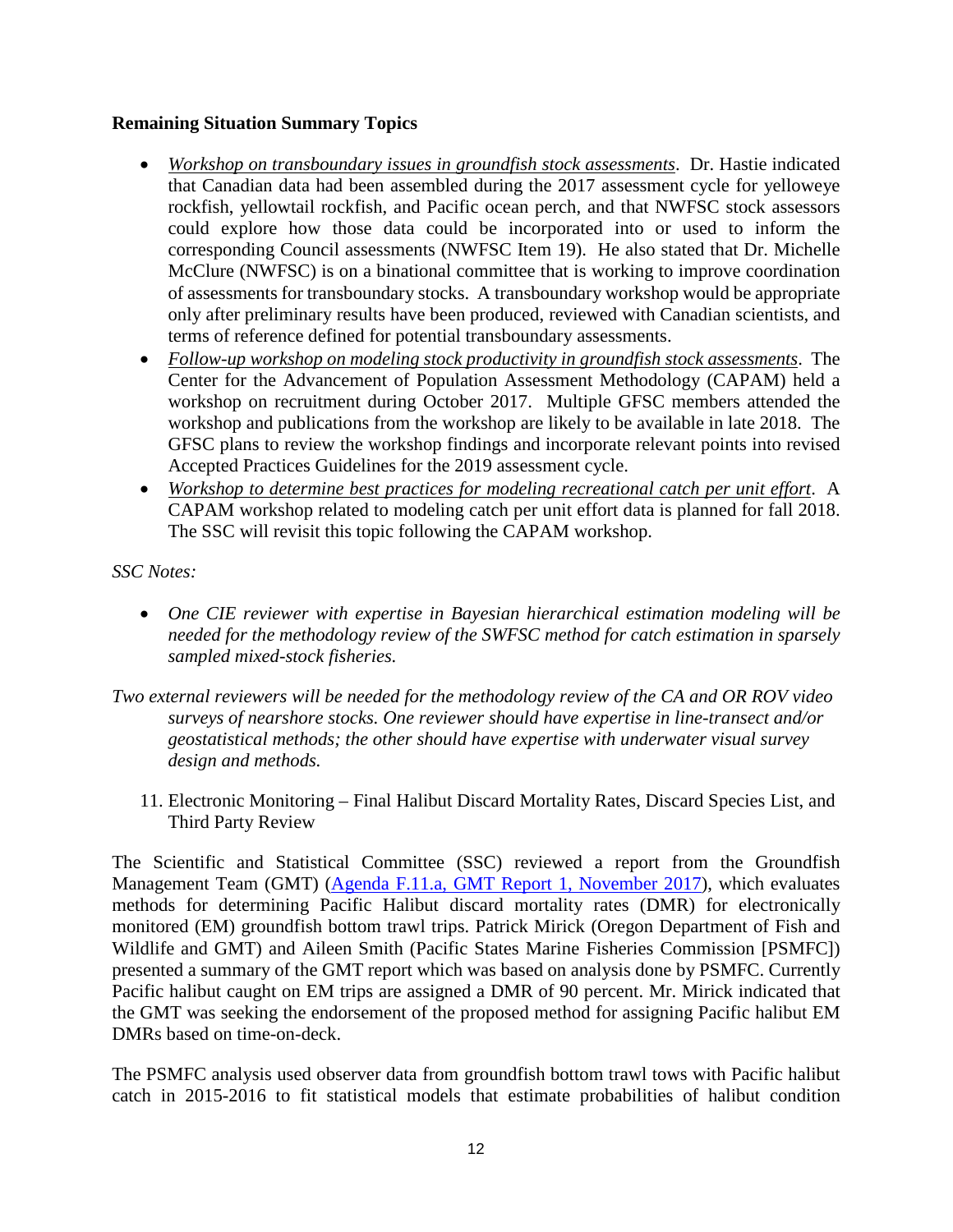(excellent, poor, or dead) as a function of time-on-deck, haul duration, average depth, catch weight, fork length, and catch composition. The GMT found that a simple single-variable model with timeon-deck as the explanatory variable performed nearly as well as more complicated multi-variable models and proposed using this model to assign DMRs to Pacific halibut caught on EM groundfish trawl tows. Estimated probabilities for each condition (excellent, poor, dead) are multiplied by International Pacific Halibut Commission (IPHC) endorsed survival rates to calculate a weighted average DMR that would be assigned to each fish.

While the GMT analysis showed that more complex multivariable models with haul duration or fork length yield statistically better fits to the data, adding these variables leads to very small changes in estimated probabilities of different conditions and do not justify the use of the more complex model. However, additional analysis presented by the GMT to the SSC indicates that gear type may have a larger impact on estimated condition probabilities. The SSC recommends consideration of a model that includes gear type.

Independent of whether a single or multi-variable model is chosen, the SSC is concerned that the proposed approach for assigning a DMR (because of the non-linear model structure) may lead to a bias in the average DMR assigned, relative to the average that would be calculated by the methods used in the non-EM fishery. There was no analysis available to evaluate this bias using the full data set, but an analysis with a small sample from observed EM trips did indicate a negative bias in calculated DMRs. This issue can be resolved by altering the survival rates associated with each condition category in the equation used to calculate DMRs.

Assigning a DMR based on time-on-deck, and potentially gear, should create strong incentives for fishers to minimize time-on-deck which may in turn reduce actual discard mortality. However, it may be important to ensure that use of proper handling procedures is not undermined by a rush to get halibut off the deck. The SSC notes that the analysis did not fully assess how well the approach accurately represents long-term vessel-specific DMRs, which was a point of interest noted in GMT Report 1.

The SSC conditionally endorses the approach proposed by the GMT to assign DMR rates based on time-on-deck subject to the following three conditions:

- 1. The analysts estimate and evaluate an additional model that includes gear type so the Council can consider using this alternative model for assigning DMRs.
- 2. The analysts determine and correct for bias in the average DMR assigned by this approach relative to the average DMR calculated using conditions noted by observers.
- 3. The analysts adjust the survival rates in the equation used to calculate an overall DMR such that fish categorized by observers as "excellent" have an average overall calculated DMR of 20% and the DMR for fish that are out of water for a long time approaches 100% on average.

The SSC recommends that the GMT confer with the chairs of the SSC Groundfish and Economics Subcommittees after conducting this analysis before making a final recommendation on the specific model parameters that will be used to assign a Pacific Halibut DMR to EM groundfish trawl trips.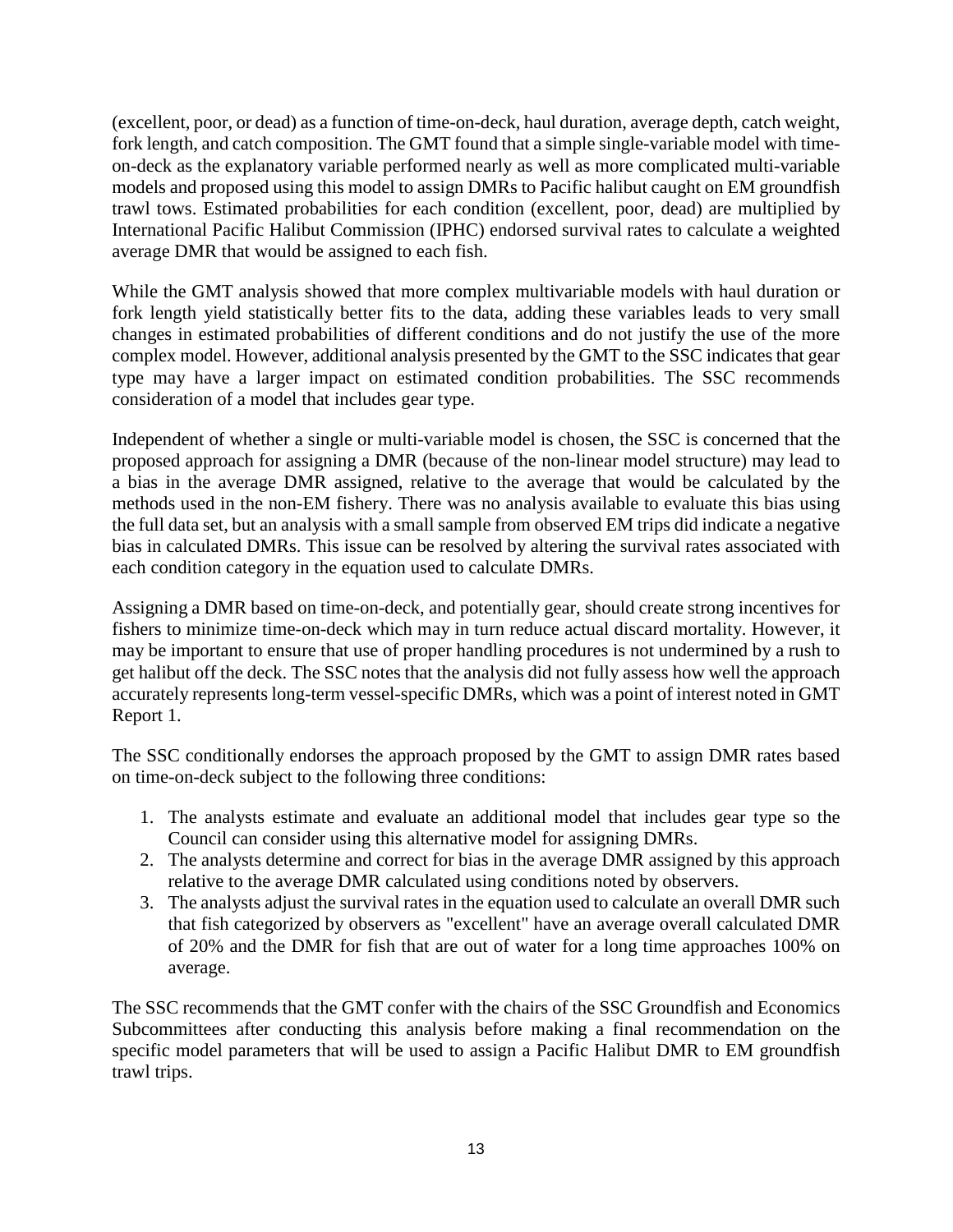#### *SSC Notes:*

*Changes in AIC scores as more variables are added to the logit models are probably overstated given the pseudo replication in the data. A comparison of estimated probabilities and actual observer categorizations indicates a small bias in the simpler model toward rating in a better condition. However the differences were very small, resulting in only about 1 percent difference in average probabilities estimated for different categories. The SSC concurred that the lower AIC scores for the multivariable models were probably not sufficient to validate use of the more complex models for practical reasons and due to the pseudo replication issues. However, there were larger changes in condition probability between different gear types, and the SSC recommends consideration of models that include gear as a categorical explanatory variable.*

*Estimates for individual fish will always be biased toward the middle (e.g., since there is generally some probability of excellent and dead), the weighted average DMR tends toward intermediate values and may be biased low on average.*

*To correct for bias in the DMR assignment function (equation 1), the SSC recommends the following approach to altering the weighted probability function that assigns an overall DMR to each fish. Change the rate applied to the probability of fish being dead to 100% from the current 90% value. Reduce the rate applied to fish in excellent condition (X in equation 1) from 20% to a lower percentage that results in the average DMR assigned to fish that observers rated as "excellent" being equal to 20%. Lastly adjust the rate applied to fish in poor condition (Y in equation 1) to a percentage that yields an overall average DMR for all observed and categorized fish in the 2015-2016 sample equal to the average DMR that would be calculated by multiplying IPHC survival rates to the actual conditions noted by observers.*

*Equation 1: DMR = ProbabilityExcellent\*X + ProbabilityPoor\*Y + ProbabilityDead\*1.0*

# *G. Council Administrative Matters*

5. Future Council Meeting Agenda and Workload Planning

# **Proposed Ecosystem Subcommittee Meeting Planning Agenda Item**

For the last three years, the Scientific and Statistical Committee Ecosystem Subcommittee (SSCES) has scheduled a meeting with members of the California Current Integrated Ecosystem Assessment (CCIEA) team in the fall of the year, usually in conjunction with the September Council meeting. The primary objective of this meeting has been to conduct technical review of selected indicators in the annual ecosystem status report. Occasionally, other aspects of the CCIEA effort have been reviewed if the CCIEA team considers them sufficiently developed to benefit from SSC review, and if there is potential for the topics to be useful to the Council process. The timing of the review allows the CCIEA team sufficient time to incorporate SSC recommendations in the next iteration of the ecosystem status report delivered to the Council the following March. A regular schedule of technical review has improved the usefulness and scientific quality of the annual ecosystem report, and the SSC recommends that these reviews continue.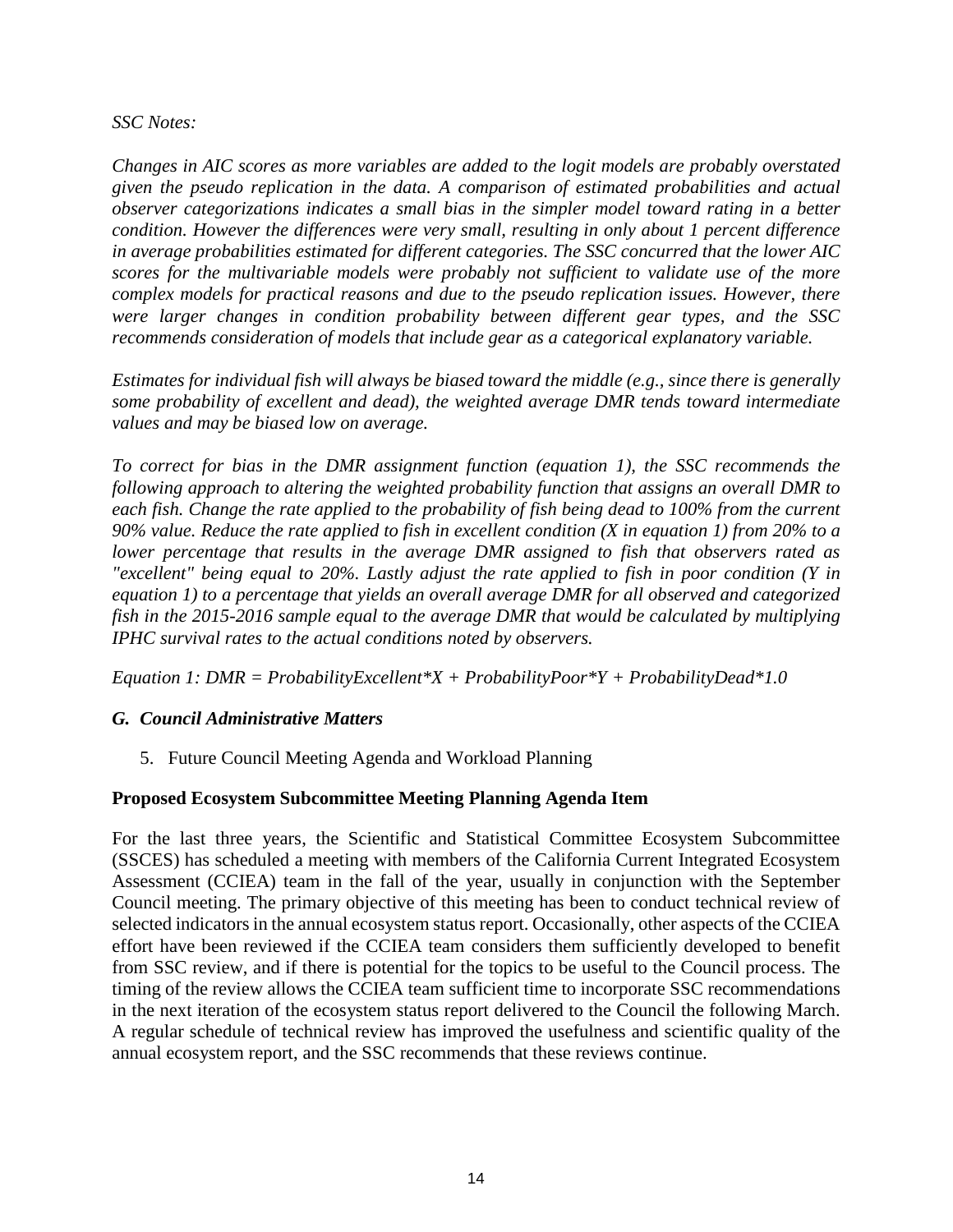The SSC also recommends that the Council consider a more formal approach to identifying the list of ecosystem topics for review. Specifically, the SSC recommends an agenda item for the March Council meeting that would identify the list of ecosystem-related topics to for review during the September meeting. This agenda item would follow the CCIEA report agenda item. This approach would allow for advisory body input, National Marine Fisheries Service (NMFS) input, and Council guidance on the list of review topics. The SSC recommends that NMFS (i.e., the CCIEA team) be tasked with developing an initial list of proposed topics for consideration in March. Advisory bodies should also have the opportunity to propose topics for consideration, provided that they identify the responsible parties for analyses to be reviewed. To assist the Council and advisory bodies in recommending topics for review, each proposed topic should include a narrative no longer than a couple of paragraphs addressing the following:

- 1. Short description of the topic including analytical methods used, and the responsible party.
- 2. Documentation that will be available for the review meeting.
- 3. Short discussion of how the topic might inform the Council process.

Establishing a formal review process is not intended to make it impossible to add ecosystem information to an assessment, or add a new indicator to annual ecosystem report, without going through this process first.

#### **Pacific Sardine Update Assessment**

The SSC discussed options for the sardine update assessment review tentatively scheduled for March 2018. The SSC agreed that a webinar would be an acceptable format for reviewing the update assessment, so long as it was scheduled with sufficient lead time to allow for subsequent work and in-person review prior to the April 2018 Council meeting if problems were identified. Scheduling a webinar at a time that works for the entire CPS subcommittee and relevant advisory body representatives may be challenging.

#### **Sablefish Management Strategy Evaluation (MSE)**

Assuming that the sablefish MSE is ready for review at the March 2018 meeting, it will likely require two to three hours on the SSC agenda.

#### **Research and Data Needs Document**

The SSC began planning for the Pacific Fishery Management Council Five-year Research and Data Needs document to be completed in 2018. The SSC will provide a draft document by the briefing book deadline for the April 2018 Council meeting. The SSC does not anticipate major changes to the format of the overall document. However, the SSC will emphasize revising and updating the current document to make clear which items have the highest priority and what progress has been made on the highest priority items from the 2013 Research and Data Needs document.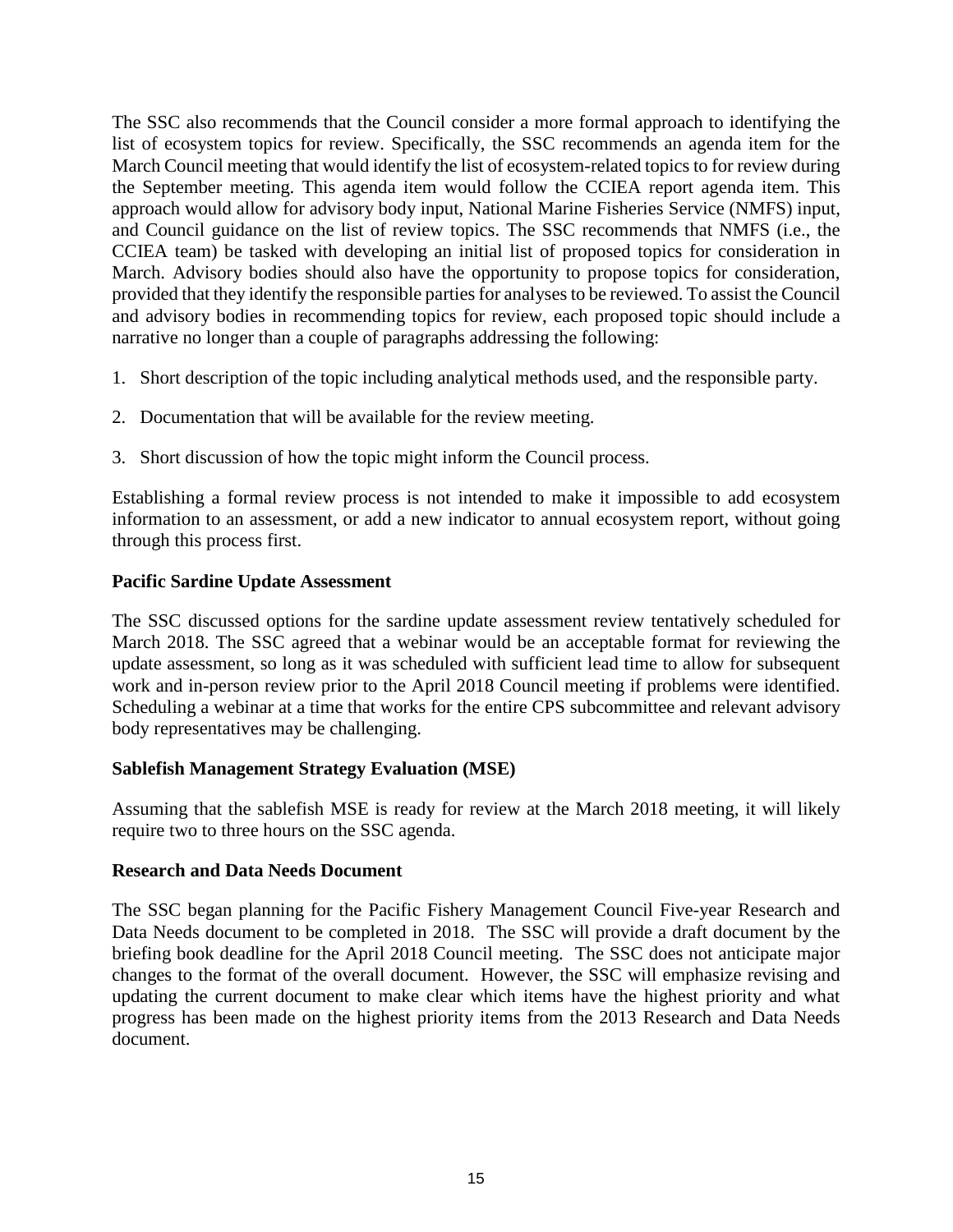*SSC Notes:*

## *Ecosystem Subcommittee Planning*

*Incorporation of ecosystem considerations in the Council process is ongoing and challenging task, so there should be realistic expectations concerning the immediate relevance of many ecosystemrelated topics. This alone should not prevent conducting reviews on topics that are otherwise of interest.* 

*During the SSCES meeting in September, it was noted that there is a heavy workload for the SSC and other advisory groups during September Council meetings in odd years because of the groundfish stock assessment and harvest specification process, while even years are less demanding. Therefore, one possibility would be to schedule shorter meetings in odd years (no more than one day), but potentially longer meetings in even years if needed. The group discussed the idea of an SSCES review meeting scheduled separate from Council meetings, but concluded that the disadvantage of the CCIEA team not being able to engage with other advisory groups outweighed any potential benefits.*

## *Research and Data Needs Document*

*The SSC discussed the North Pacific research and data needs format and searchable database.* 

- *Items are shorter and less detailed with distinct categories for subject matter and prioritization*
- *Advantages:* 
	- o *Succinctness, searchability, ability to cross-reference*
	- o *Makes for consistent, systematic way to discuss, rank, and prioritize*
- *Disadvantages:*
	- o *Database development for PFMC document would be costly*
	- o *Too simple and boiled down. More detailed write up avoids disagreements and misinterpretations*
	- o *NP situations is different in that there is a mechanism for funding high-priority items (NPRB). The PFMC document is not used this way.*

#### *Timeline for SSC*

- *Subcommittee chairs draft report – due by briefing book deadline in March. Editing will occur via google docs*
- *Subcommittee chairs are responsible for delegating tasks, compiling and submitting draft on time*
- *Drafts must be in good shape prior to March meeting*

# *Format and content*

- *Organize major headings according to subcommittees/FMPs - some previous sections don't map directly to subcommittees (e.g. EFH could fit under multiple sections, MPAs may fit under ecosystems)*
- *Include a review of progress on specific items from previous document*
- *Some cross-referencing would be helpful*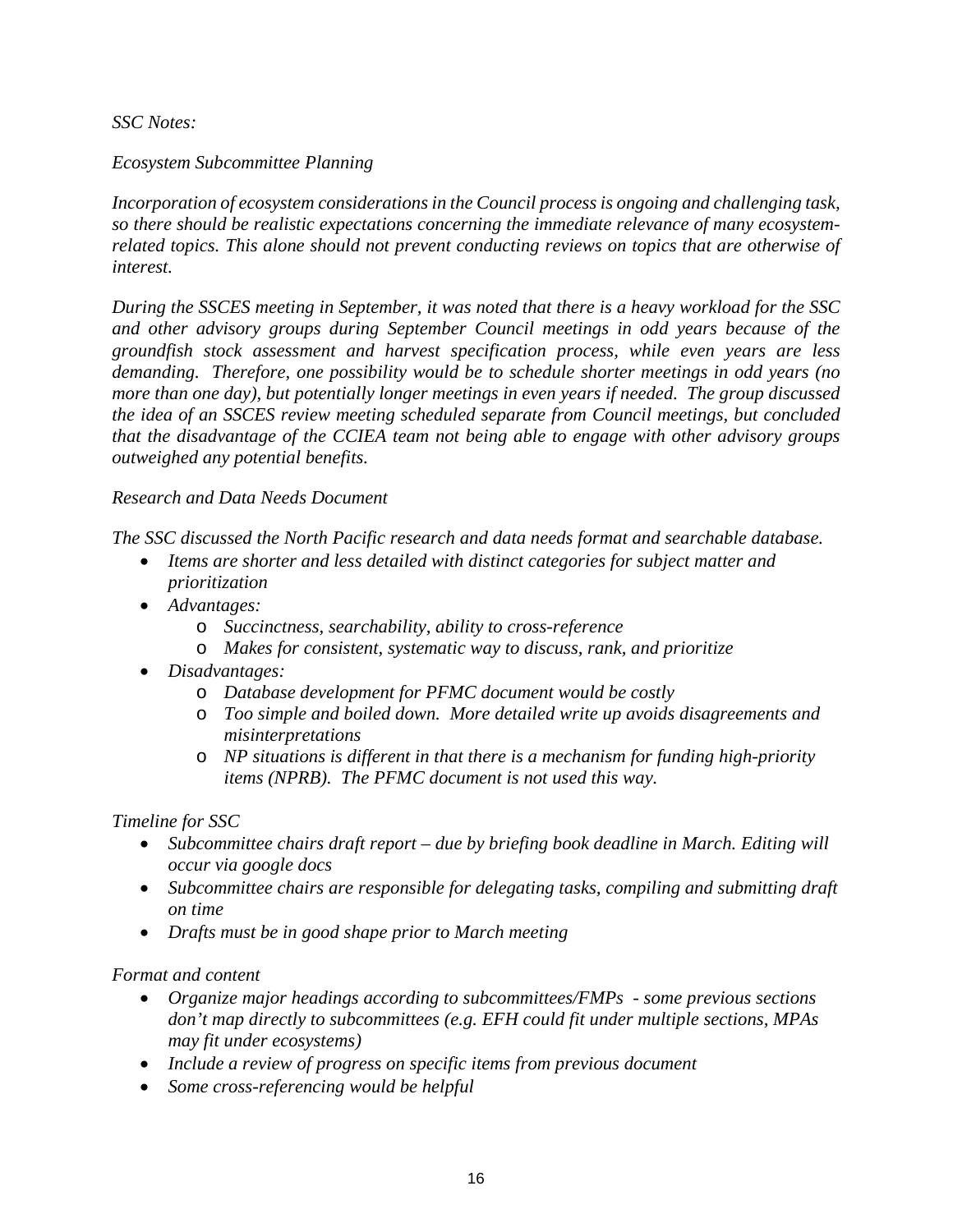*Some existing documents include research and data needs that could inform specific items (e.g., EFH documents, catch share review report, STAR panel reports, etc.). Consider getting input from entities such as Science Centers and documents such as EBFM roadmap.*

| <b>Salmon</b>         | <b>Groundfish</b>              | <b>Coastal Pelagic</b><br><b>Species</b> | <b>Highly</b><br><b>Migratory</b><br><b>Species</b> | <b>Economics</b>     | Ecosystem-<br><b>Based</b><br><b>Management</b> |
|-----------------------|--------------------------------|------------------------------------------|-----------------------------------------------------|----------------------|-------------------------------------------------|
| <b>Galen Johnson</b>  | <b>David</b><br><b>Sampson</b> | <b>André Punt</b>                        | <b>Aaron</b><br><b>Berger</b>                       | <b>Cameron Speir</b> | Dan Holland                                     |
| John Budrick          | Aaron Berger                   | Aaron Berger                             | John Field                                          | <b>Michael Harte</b> | Evelyn Brown                                    |
| Alan Byrne            | John Budrick                   | Evelyn Brown                             | Michael Harte                                       | Dan Holland          | John Field                                      |
| Owen Hamel            | John Field                     | John Budrick                             | Dan Holland                                         | André Punt           | Michael Harte                                   |
| Michael Harte         | Owen Hamel                     | Alan Byrne                               | André Punt                                          | David Sampson        | Galen Johnson                                   |
| Will<br>Satterthwaite | Meisha Key                     | John Field                               | David<br>Sampson                                    |                      | André Punt                                      |
| Rishi Sharma          | André Punt                     | Owen Hamel                               | Rishi Sharma                                        |                      | Will<br>Satterthwaite                           |
| Ole Shelton           | Rishi Sharma                   | Meisha Key                               |                                                     |                      | Ole Shelton                                     |
| Cameron Speir         | Tien-Shui Tsou                 | Will<br>Satterthwaite                    |                                                     |                      | Cameron Speir                                   |
|                       |                                | Tien-Shui Tsou                           |                                                     |                      | Tien-Shui Tsou                                  |

SSC Subcommittee Assignments, November 2017

**Bold** denotes Subcommittee Chairperson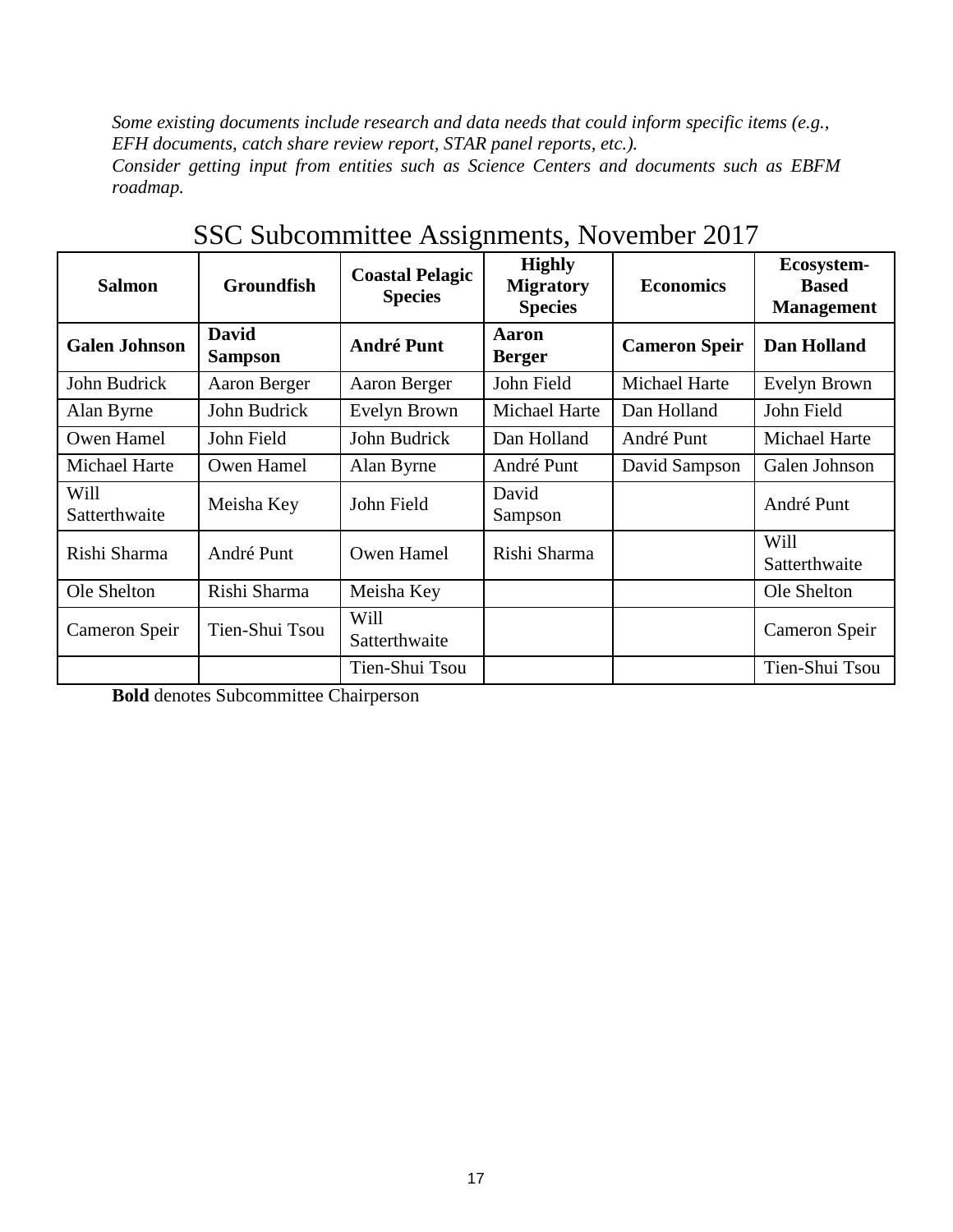| <b>Council Meeting Dates</b>                                                                                                                                    | <b>Location</b>                                                                                                                   | <b>Likely SSC Mtg Dates</b>                                                                         | <b>Major Topics</b>                                                                                                                                                                                                                                                                                                                 |
|-----------------------------------------------------------------------------------------------------------------------------------------------------------------|-----------------------------------------------------------------------------------------------------------------------------------|-----------------------------------------------------------------------------------------------------|-------------------------------------------------------------------------------------------------------------------------------------------------------------------------------------------------------------------------------------------------------------------------------------------------------------------------------------|
| <b>March 8-14, 2018</b><br>Advisory Bodies may begin Thu, March 8<br>Council Session may begin Fri, March 9                                                     | DoubleTree by Hilton Sonoma<br><b>One Doubletree Drive</b><br>Rohnert Park, CA 94928<br>Phone: 707-584-5466                       | Two-day SSC Session<br>Thu, March 8 – Fri,<br><b>March 9</b>                                        | Election of new SSC officers<br>Identify salmon management<br>objectives<br>Salmon review/Pre I<br>CA current & IEA report<br>FEP Climate Shift Initiatives<br>Report<br>Sablefish Ecosystem Indicators<br><b>MSE</b><br>Groundfish initial stock<br>assessment plan and Terms of<br>Reference<br>Groundfish harvest specifications |
| <b>April 5-11, 2018</b><br>Advisory Bodies may begin Thu, April 5<br>Council Session may begin Fri, April 6                                                     | <b>Sheraton Portland Airport Hotel</b><br>8235 NE Airport Way<br>Portland, OR 97220<br>Phone: 503-281-2500                        | Two-day SSC Session<br>Thu, April 5 – Fri, April 6                                                  | Pacific Sardine Assessment<br>Coastal pelagic species EFPs<br>Salmon Methodology Topic<br>Selection<br><b>ATM Methodology Final</b><br>Approval<br>Process for Review of Ref. Points<br>for Monitored Stocks                                                                                                                        |
| <b>June 6-14, 2018</b><br>Proposed Subcommittees may meet Wed,<br>Jun $6$<br>Advisory Bodies may begin Thu, June 7<br>Council Session may begin Fri, June 8     | DoubleTree by Hilton Spokane<br><b>City Center</b><br>322 N. Spokane Falls Court<br>Spokane, WA 99201<br>Phone: 509-455-9600      | Two-day SSC Session<br>Thu, June 7 – Fri, June 8                                                    | Final stock assessment plan and<br><b>Terms of Reference</b><br>Research and Data Needs, Prelim.                                                                                                                                                                                                                                    |
| <b>September 5-12, 2018</b><br>Proposed Subcommittees may meet Wed,<br>Sept 5<br>Advisory Bodies may begin Thu, Sept 6<br>Council Session may begin Fri, Sept 7 | DoubleTree by Hilton Hotel<br><b>Seattle Airport</b><br>18740 International Boulevard<br>Seattle, WA 98188<br>Phone: 206-246-8600 | One-day Ecosystem Subcm<br>Session?<br>Wed, Sep 5<br>Two-day SSC Session<br>Thu, Sep 6 – Fri, Sep 7 | <b>Groundfish Stock Assessment</b><br>Methodology Review Topic<br>Selection<br>Research and Data Needs, Final<br>Salmon Methodology Topic<br>Priorities                                                                                                                                                                             |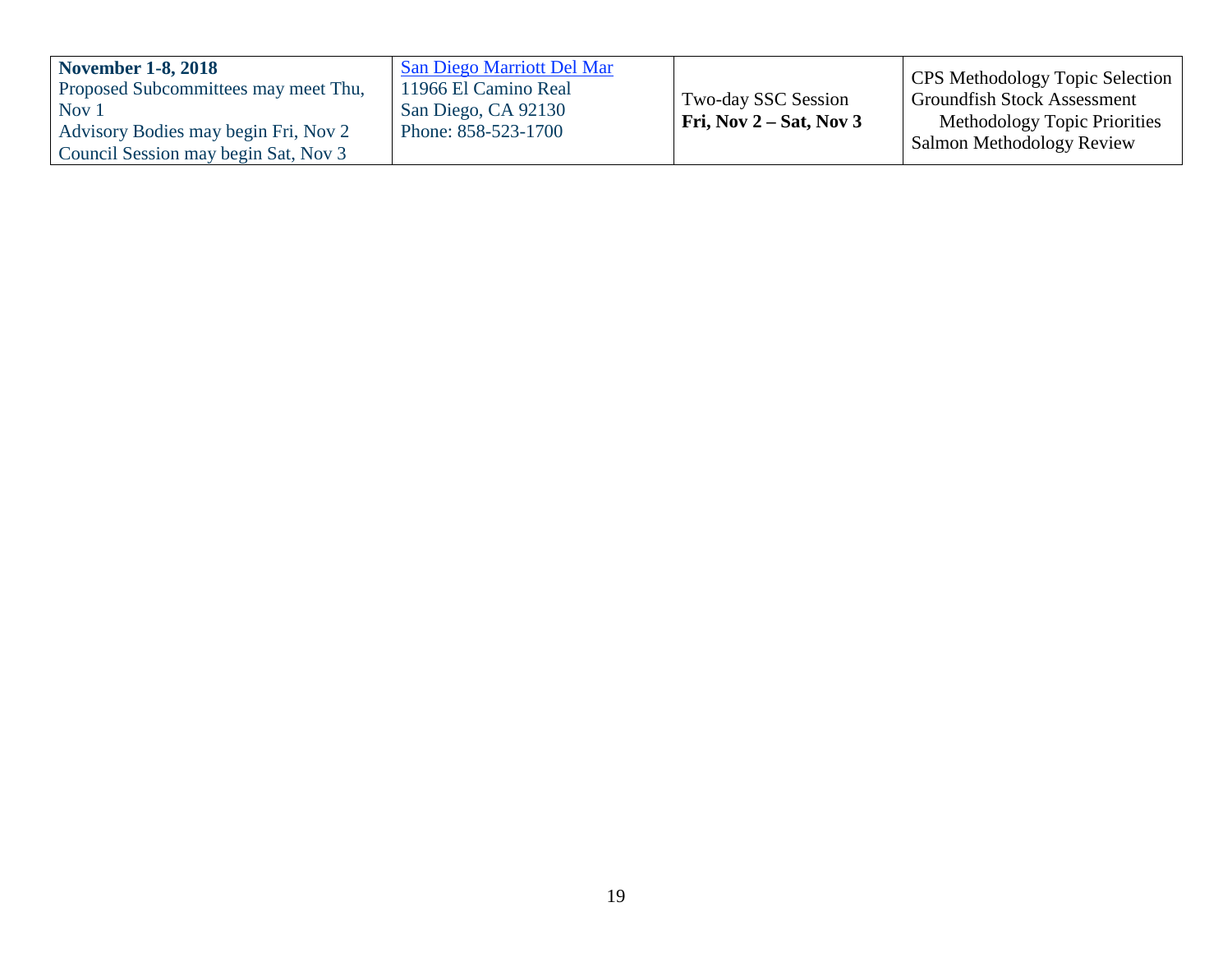|                         | <b>Proposed Workshops and SSC Subcommittee Meetings for 2018</b>                                        |                            |                                                 |                                                                                                                           |                                       |                              |                                        |  |
|-------------------------|---------------------------------------------------------------------------------------------------------|----------------------------|-------------------------------------------------|---------------------------------------------------------------------------------------------------------------------------|---------------------------------------|------------------------------|----------------------------------------|--|
|                         | <b>Workshop/Meeting</b>                                                                                 | <b>Potential Dates</b>     | Sponsor/<br><b>Tentative</b><br><b>Location</b> | <b>SSC Reps.</b>                                                                                                          | <b>Additional</b><br><b>Reviewers</b> | AB Reps.                     | <b>Council</b><br><b>Staff</b>         |  |
| $\mathbf{1}$            | <b>SCS6 Meeting</b>                                                                                     | Jan. 17-19                 | Council &<br>NMFS/<br>San Diego, CA             | Satterthwaite,<br>Holland, Punt,<br>Berger, Budrick,<br>Field, Hamel,<br>Harte, Johnson,<br>Sharma, Speir,<br><b>Tsou</b> | <b>TBD</b>                            | None                         | Tracy,<br><b>DeVore</b><br>Others? TBD |  |
| $\overline{2}$          | <b>CPS ATM Methodology</b><br>Review                                                                    | Jan. 30 Feb. 2             | Council/<br>La Jolla, CA                        | Punt, Brown,<br>Hamel                                                                                                     | <b>TBD</b>                            | <b>TBD</b>                   | Griffin                                |  |
| $\mathbf{3}$            | <b>GF</b> Subcommittee Webinar<br><b>Review of Harvest</b><br>Specifications and GF R&D<br><b>Needs</b> | Feb. 8                     | Council/Webinar                                 | <b>GF</b> Subcommittee                                                                                                    | None                                  | None                         | <b>DeVore</b>                          |  |
| $\overline{\mathbf{4}}$ | CAPAM Workshop on<br>Spatio-Temporal CPUE<br>Indices                                                    | Feb. 26 - Mar. 2           | CAPAM/<br>La Jolla, CA                          | <b>TBD</b>                                                                                                                | <b>TBD</b>                            | None                         | <b>TBD</b>                             |  |
| 5                       | Review of Sardine Update<br>Assessment                                                                  | Mar. 6                     | Council/<br>Webinar                             | <b>CPS</b> Subcommittee                                                                                                   | None                                  | <b>CPSMT</b><br><b>CPSAS</b> | Griffin,<br><b>DeVore</b>              |  |
| 6                       | <b>Review of Catch Estimation</b><br>Methods in Sparsely<br><b>Sampled Mixed Stock</b><br>Fisheries     | Mar. 28-29                 | Council/<br>Santa Cruz, CA                      | <b>GF</b> Subcommittee                                                                                                    | <b>TBD</b>                            | <b>TBD</b>                   | DeVore                                 |  |
| $\overline{7}$          | <b>Review of Nearshore ROV</b><br><b>Survey Designs and</b><br>Methodologies                            | Late Summer/Early<br>Fall? | Council/<br><b>TBD</b>                          | <b>GF</b> Subcommittee                                                                                                    | <b>TBD</b>                            | <b>TBD</b>                   | DeVore                                 |  |